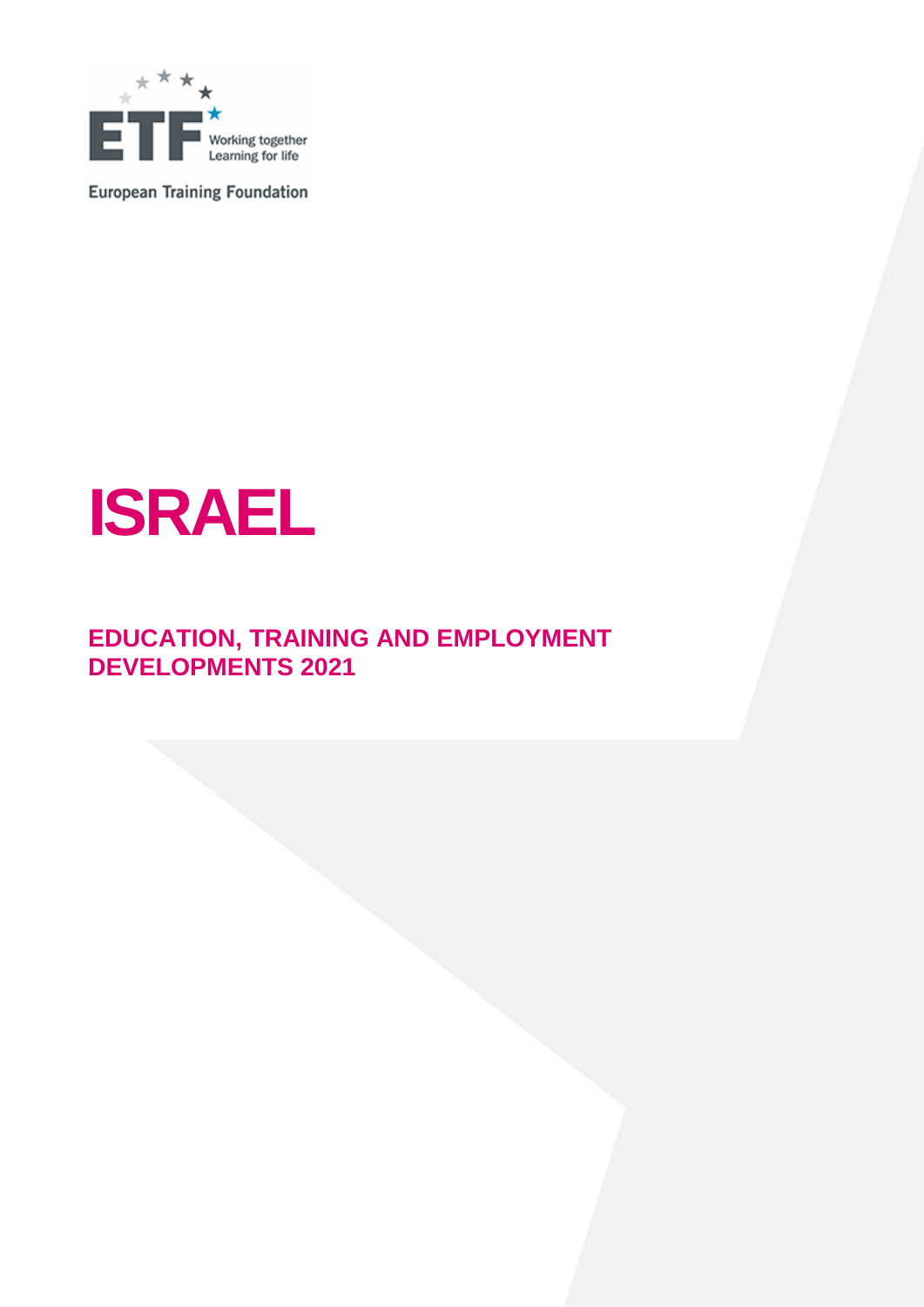The contents of this paper are the sole responsibility of the ETF and do not necessarily reflect the views of the EU institutions.

© European Training Foundation, 2021

Reproduction is authorised provided that the source is acknowledged.

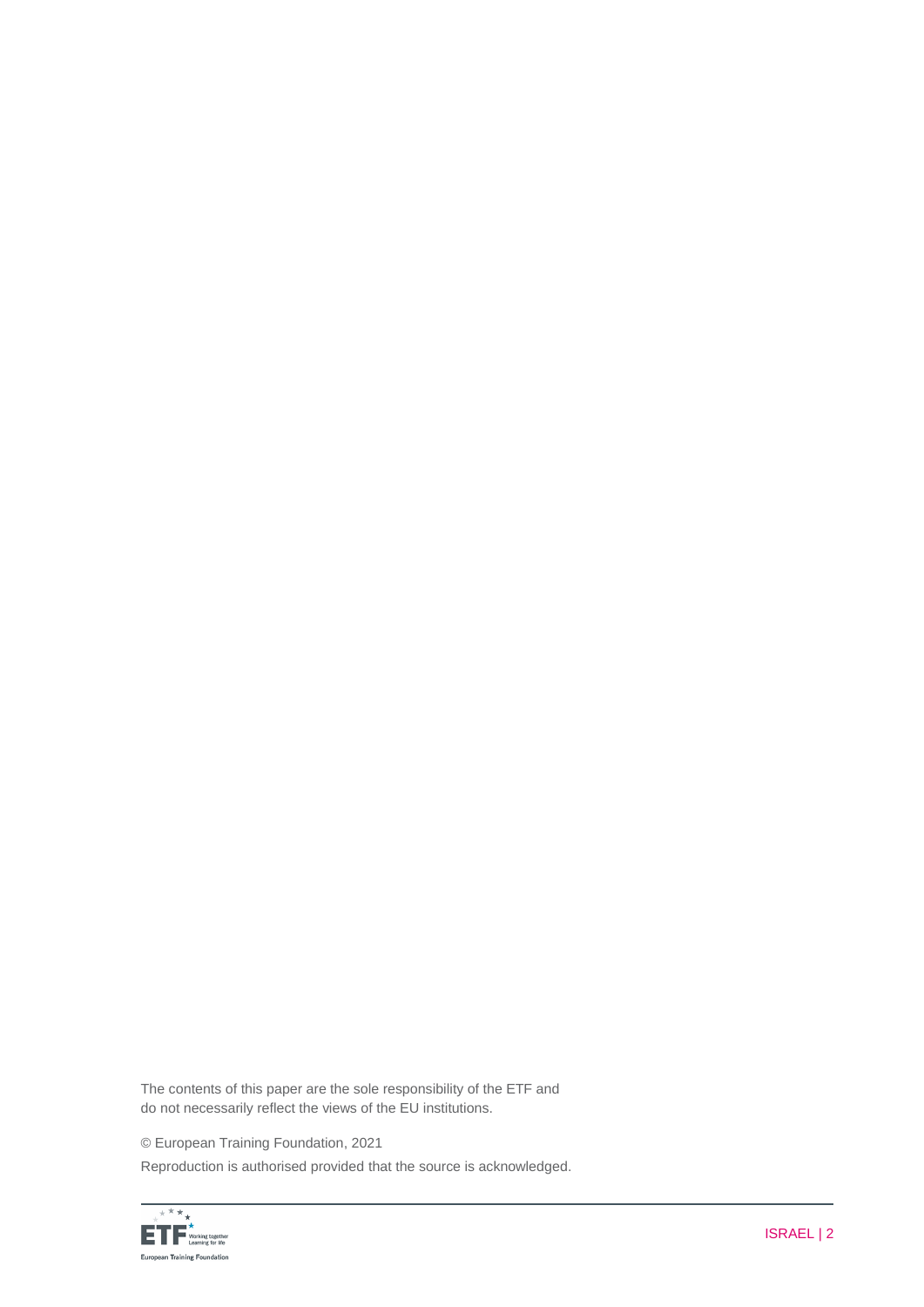# **KEY POLICY DEVELOPMENTS IN EDUCATION, TRAINING AND EMPLOYMENT**

Israel's recent progress on structural reforms has been limited due to prolonged political uncertainty in 2019 and the focus on dealing with the consequences of the COVID-19 crisis in 2020-21. According to the Taub Centre 'A Picture of the Nation 2021', this year will continue to be characterised by crises and challenges that impact many facets of life. The government of Israel allocated a high level of resources to dealing with the COVID-19 pandemic; however, the crisis and the response to it had a major impact on the national deficit, GDP, the rate of unemployment, disparities in the education system, and more.

The Israeli economy was performing well before the pandemic. It enjoyed low unemployment and living standards had risen close to the OECD average. It achieved remarkable employment gains, notably by Haredi and Arab-Israelis, owing to reforms that strengthened work incentives. The government had increased the financing for its programmes to boost the number of students in techrelated studies to counteract increasing sectoral shortages. However, the ongoing pandemic is threatening to reverse some of Israel's recent economic achievements, raise poverty and exacerbate wide productivity disparities between its vibrant high-tech sector and lagging sheltered sectors. The OECD 2020 [Economic Survey of Israel](http://www.oecd.org/economy/israel-economic-snapshot/) is the most recent national survey that updates the last such study that was released in 2018. The 2020 Survey indicated that while Israel's economy was strong before the coronavirus, it was expected to shrink by 6 percent in 2020. In November 2021, the Bank of Israel reported that the Israeli economy has bounced back swiftly after shrinking 2.5% in 2020 due to the pandemic. A thriving high-tech scene, relatively low borrowing costs and strong private consumption are all helping to push the economy forward, and the Bank of Israel is predicting that the gross domestic product will grow by 5.5% in 2021. The index for November 2021 reflects the positive effects of increases in the services revenue, the retail trade revenue, the import of consumer good, the import of production inputs and employee posts.

The Israeli Knesset passed Israel's [first budget in over three years](https://www.timesofisrael.com/coalition-passes-2021-budget-first-in-years-as-rest-of-vote-a-thon-awaits/) on 4 November. With the approved state budget, major changes are expected in education and employment, consumer prices, transportation, and healthcare. The spending plan for 2021 in New Israeli Shekel (ILS) is ILS 609 billion or the equivalent of USD 194 billion. The 2022 spending plan stands at ILS 562.9 billion (USD 180 billion). This marks a major reorientation of Israel's allocation of resources and financial priorities in the coming years and is based on key principles such as streamlining government operations, upgrading public services, boosting economic competitiveness, cutting back on regulations to support growth in the private and public sectors, limiting Israel's ['non-observed economy,'](https://www.timesofisrael.com/israels-hidden-cash-economy-has-shrunk-to-10-percent-of-gdp-says-economist/) or shadow economy, boosting transportation, housing, energy and technology infrastructures, and investing in human capital by training and integrating side-lined populations into the workforce.

The main priority of the government's programme is the macroeconomic policy which has to remain supportive and flexible to adapt to the evolving health situation, the environment, and energy issues. In the programme, issues that had previously received only limited attention are prioritised, such as welfare and labour. More specifically, the government's emphasis is on enhancing training and job search support to help laid-off workers transition to new jobs quickly and avoid long-lasting negative economic effects. The programme includes political and policy commitments to undertake structural reforms and additional public investment to build a resilient and strong recovery, improve educational outcomes with a focus on upskilling and reskilling, boost infrastructures and foster product market competition, all seen as key to strengthening the post-pandemic recovery. Reducing the wide differences in resources between municipalities is another policy area under discussion with the aim of promoting equal opportunities for everyone.

Israel continues to improve its ranking in the Global Innovation Index, reaching 10th position out of 126 countries in 2019 (up from 23rd in 2010). According to the H2020 Israel Participation - [ISERD](https://www.innovationisrael.org.il/ISERD/sites/default/files/IL_Statistics_20200921.pdf) 

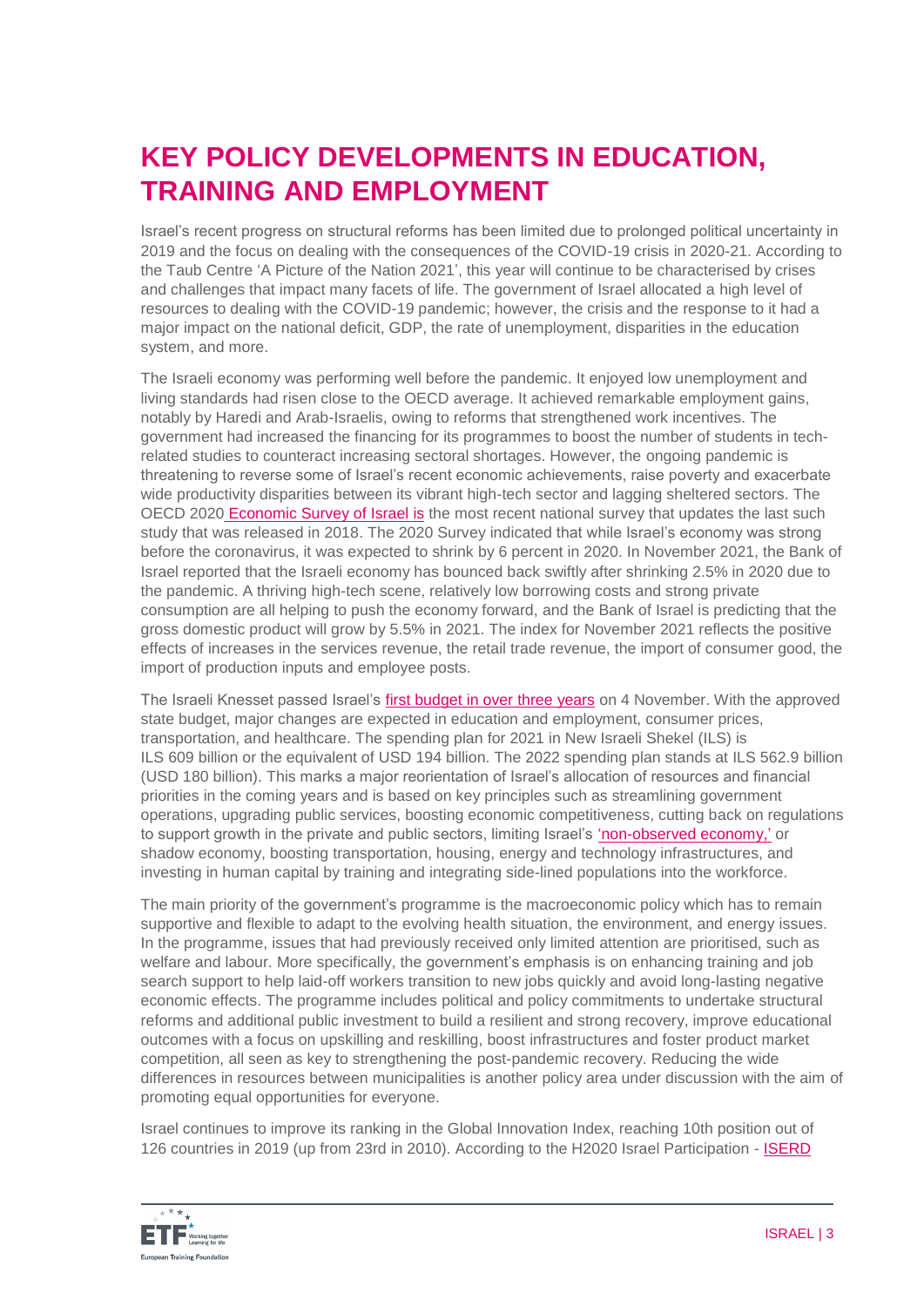[Statistics,](https://www.innovationisrael.org.il/ISERD/sites/default/files/IL_Statistics_20200921.pdf) the R&D expenditure per inhabitant is ranked in first position in the OECD. The R&D intensity is 4.25% of the GDP, which is above the OECD average of 2.34%; Israel receives a total EU contribution for research & innovation of EUR 1.16 billion; Israel is a Strong Innovator according to the European Innovation Scoreboard 2020, above the EU average. Israel has 7 877 researchers per million of its population which is above the EU average of 3 974.

With the aim of improving quality and equality in education, training and skills provision, the government has significantly increased its education funding, including funding for day care centres for working parents, financial aid for tech-related studies, and the starting salaries of teachers. There is ongoing work on the new 2030 plan to further boost developing a vocational education and training (VET) system and technological education in a lifelong learning perspective. It will build on the results of the innovative and experimental measures currently being put in place and lessons learned from this period. The results of these new measures and innovative developments provide opportunities for making relevant changes, such as creating broader acceptance of remote teaching and learning models, accelerating digitalisation, and increasing the visibility of alternative/blended forms of teaching and learning. While doing this developmental work, the Israeli counterparts also have to address the other challenges in the system as discussed below.

Another announced policy avenue is tax reforms to further strengthen in-work benefits, cut inefficient tax expenditures, reduce distortions created by the business and property tax system and better align taxes with environmental externalities. These reforms will make the recovery more inclusive and sustainable, while generating additional revenues.

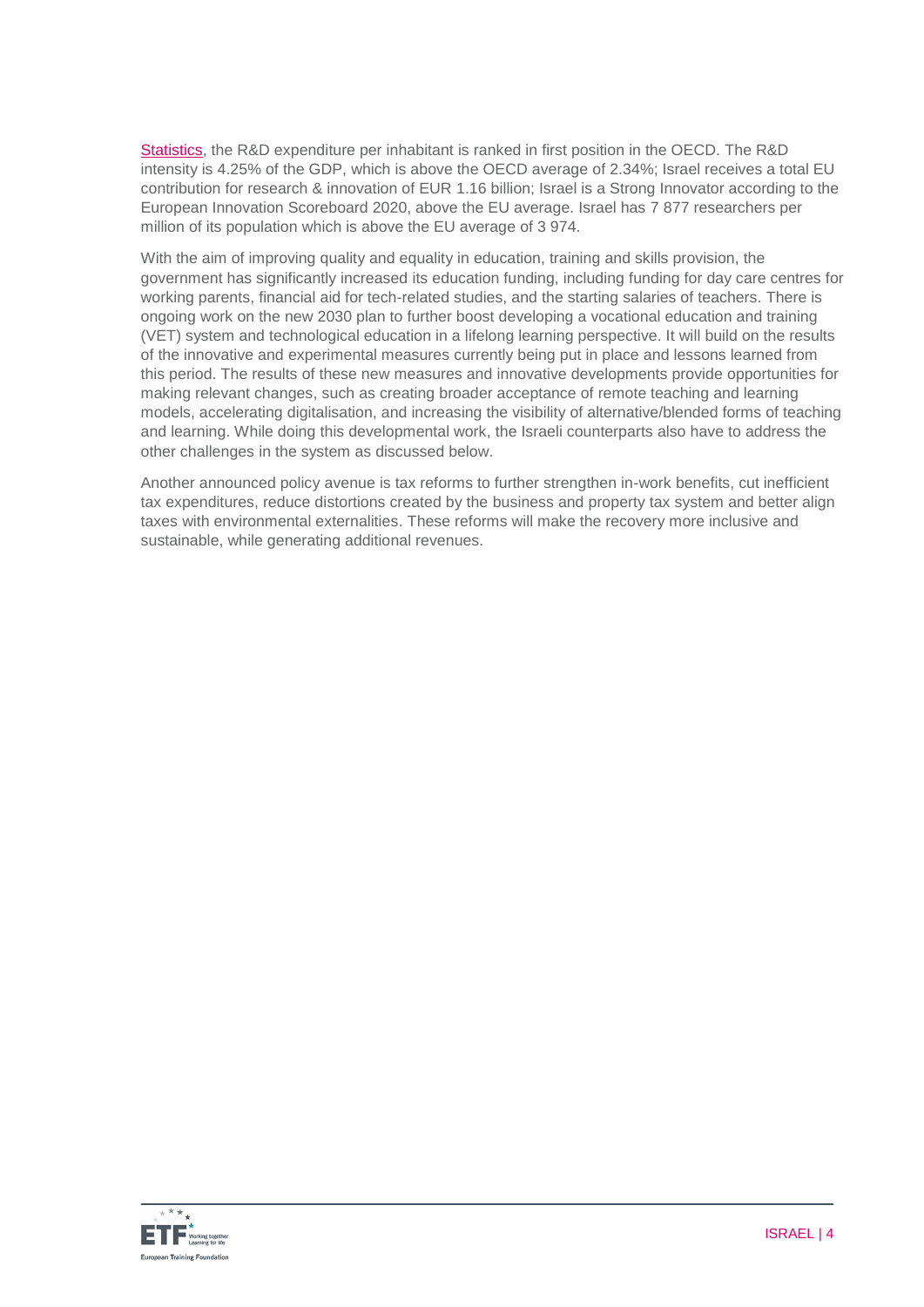# **1. KEY DEMOGRAPHIC AND ECONOMIC CHARACTERISTICS**

## **Political developments and health situation**

According to the Taub Center 'A Picture of the Nation 2021', the upcoming year/s will continue to be characterised by health crises and challenges and this pandemic will impact many facets of life. The pandemic has interrupted Israel's progress in boosting standards of living. To contain the spread of the pandemic, the government reacted swiftly and introduced stringent confinement measures. Despite coming through the first stages of the pandemic relatively well, the Israeli government, after experiencing additional waves of infection, is being very careful in monitoring the developments. The government and financial authorities have deployed emergency measures to support households' and firms' incomes and liquidity. With the reopening of the economy, further waves of infection will determine the economic scene and shape the priorities of policies, including the policies on human capital development challenges in the country.

It is important to mention that Israel has been active in pandemic-related research in the period 2020- 2021. Nine Israeli organisations have been granted EUR 4.5 million from the Horizon programme to take part in collaborative projects in response to the pandemic. In addition, in April 2020, the European Investment Bank signed a collaboration agreement with the Israel Innovation Authority to provide funding of EUR 50 million for Pluri-stem to develop therapies for COVID-19 and other medical needs. Israel was very active in the EUvsVirus Hackathon. Three Israeli companies figure among the top 15 SMEs in receipt of EU funding to fight COVID-19.

# **Demographics**

Israel's demographic profile is unique among developed countries and is characterised by high fertility, low mortality, and net immigration. Consequently, the population is expected to grow to 12.8 million by 2040, according to recent projections by the TAUB Center. Data from 2020 show that the Israeli population has increased to 9.2 million from 7.6 million in 2010. Its society is made up of various communities and religions: Jews represent 74% of the population and are divided, based on selfdeclaration, into Haredi and non-Haredi; Arabs represent 21% of the population, of which Muslim account for 83%, Christians 9% and Druze 8%. Those unclassified by religion, as well as migrant workers, are defined as 'others' (TAUB Center 2021).

Interestingly, the rising fertility rate among non-religious Jews is driving the increase in the overall Jewish fertility rate. Other interesting data on the demographic growth in Israel are that more education does not lead to lower fertility rates. The relative size of the youth population was 25% in 2020 indicating a very limited increase over time from 24.2% in 2010. This sustained general population growth will pose important challenges to the country in the short- and medium-term in relation to education provision, employment generation, housing, and welfare.

Israel is a country of immigration. According to the OECD (2021), International Migration Outlook 2021, Israeli country analysis, 20.9% of the population are immigrants of whom 49% come from former Soviet Union countries, Morocco 7%, and the United States 6%. Citizens of former Soviet Union countries formed the main group of newcomers in 2019, followed by citizens from the US and France.

No major changes in immigration policies were made during 2019-21, a period which saw multiple elections and the delayed formation of new governments. Israel maintains its longstanding policies to encourage the immigration of Jews around the world to Israel, and to promote their integration in the labour market and society. 2019 was the year with the highest number of new permanent immigrants in the last decade. Temporary foreign workers stood at 98 200 at the end of 2020, down from 102 000 in 2019. The main sectors of employment were care (55 700), agriculture (22 300) and construction

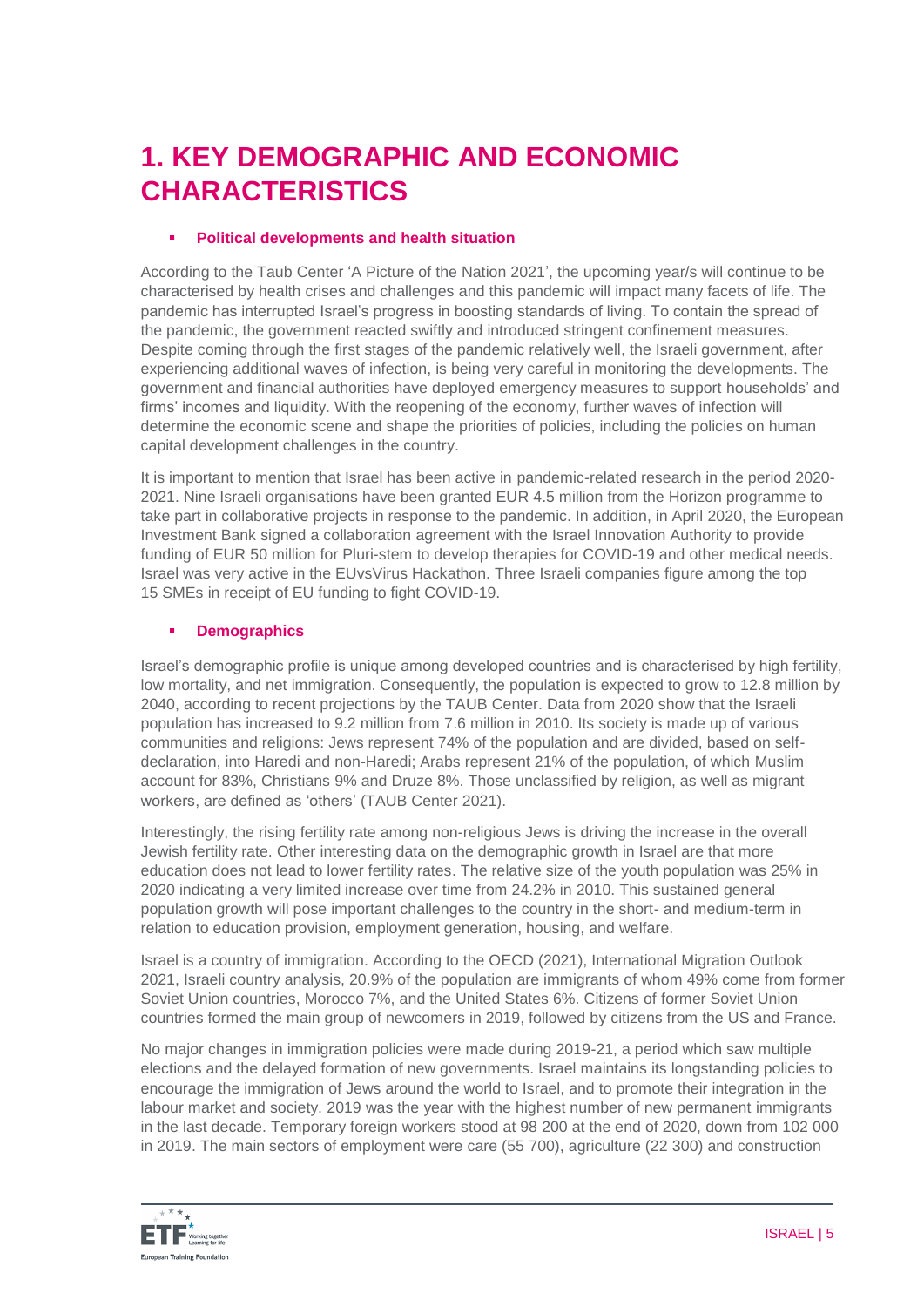(14 900). Due to COVID-19 restrictions, 80% fewer foreign workers arrived from abroad in 2020 than in 2019 (OECD, 2021).

A reform in December 2020 allowed Palestinian construction workers to receive their work permits directly, rather than granting them through a specific Israeli employer, and to change employers more easily. This reform aims to put an end to illegal trade in work permits and to allow competition between employers for the workers' services (OECD, 2021). Some economic sectors rely on the extra workforce coming from outside of Israel. Israel continues to sign bilateral labour agreements (BLAs) with Thailand in agriculture (2020), Ukraine in construction (2020), Sri Lanka in home-based caregiving (2019), and the Philippines in the hotel sector (2019). In September 2020, agreements were signed with both Georgia and Nepal for auxiliary workers for work in nursing homes and institutions (OECD, 2021).

Following COVID-19 related border closures, Israel adopted measures for resident foreign workers, granting several temporary extensions of work visas beyond the maximum 63-month stay, to facilitate continued employment. The measures modified the practice of deportations and permits for asylum seekers were also extended (OECD, 2021), ( [www.gov.il;](http://www.gov.il/) www.knesset.gov.il;www.mfa.gov.il; [www.cbs.gov.il.](http://www.cbs.gov.il/)

### **Economic developments, informal economy, remittances**

Israel is an industrialised country with a dichotomous economy: Israel remains a two-speed economy, with its vibrant high-tech sector offset by lagging sheltered sectors, which employ most of the workforce. In addition, a large infrastructure deficit and a lack of domestic and external competition contribute to duality in productivity between sectors. As a result, aggregate productivity gains have been slow and income gaps have remained large. According to the OECD Economic Surveys-Israel, 2020, the COVID-19 crisis may reverse some of the recent labour market gains and aggravate inequality and poverty.

According to the OECD Country statistical profile Israel 2021, the share of real value added to the economic structure as of 2019 is: agriculture, forestry, fishing % 1.2; industry including energy % 13.9; construction % 6.5; trade, repairs, transport, accommodation, food services % 16.2; information, communication % 9.9; finance and insurance % 4.3; real estate % 15.3; professional, scientific, support services % 11.2; public admin., defence, education, health, social work % 18.3; and other services (ISIC Rev.4 R - U) % 3.2.

Most of Israel's manufacturing, including many traditional fields are based on intensive and sophisticated research & development and hi-tech processes, tools, and machinery. This is the outcome of very rapid and intensive development.

According to the OECD Economic Outlook, Volume 2021, Issue 1 (preliminary version [Israel country](https://issuu.com/oecd.publishing/docs/israel-oecd-economic-outlook-may-2021)  [note: OECD Economic Outlook, May 2021 by OECD -](https://issuu.com/oecd.publishing/docs/israel-oecd-economic-outlook-may-2021) issuu), as a result of a very high rate of inoculation and the reopening of the economy in mid-February, the GDP is projected to grow robustly by 5% in 2021 and 4.5% in 2022, while, according to TAUB Center(2021), the GDP is expected to rise by 6.5% in 2021 and by 5.8% in 2022.

Based on the latest data (2019), the agriculture sector is 1.1% of the GDP, industry is 18.5% and the services added value is 71.2%. While the first two sectors have been decreasing since 2016, the services sector has increased. Even if the GDP per capita fell by 4.2% in 2020, it is expected to rise and nearly return to previous levels.

As in other OECD countries, the measures taken to respond to the crisis together with substantially lower tax revenues will lead to a surge in the budget deficit in the short-term in Israel and may raise public debt by around 25% of the GDP by 2021(OECD, 2021). Vaccinating against COVID-19 and the exit from the pandemic will make it possible for Israel to close most of the gaps in the next few years (more selected indicators https://data.oecd.org/israel.htm).

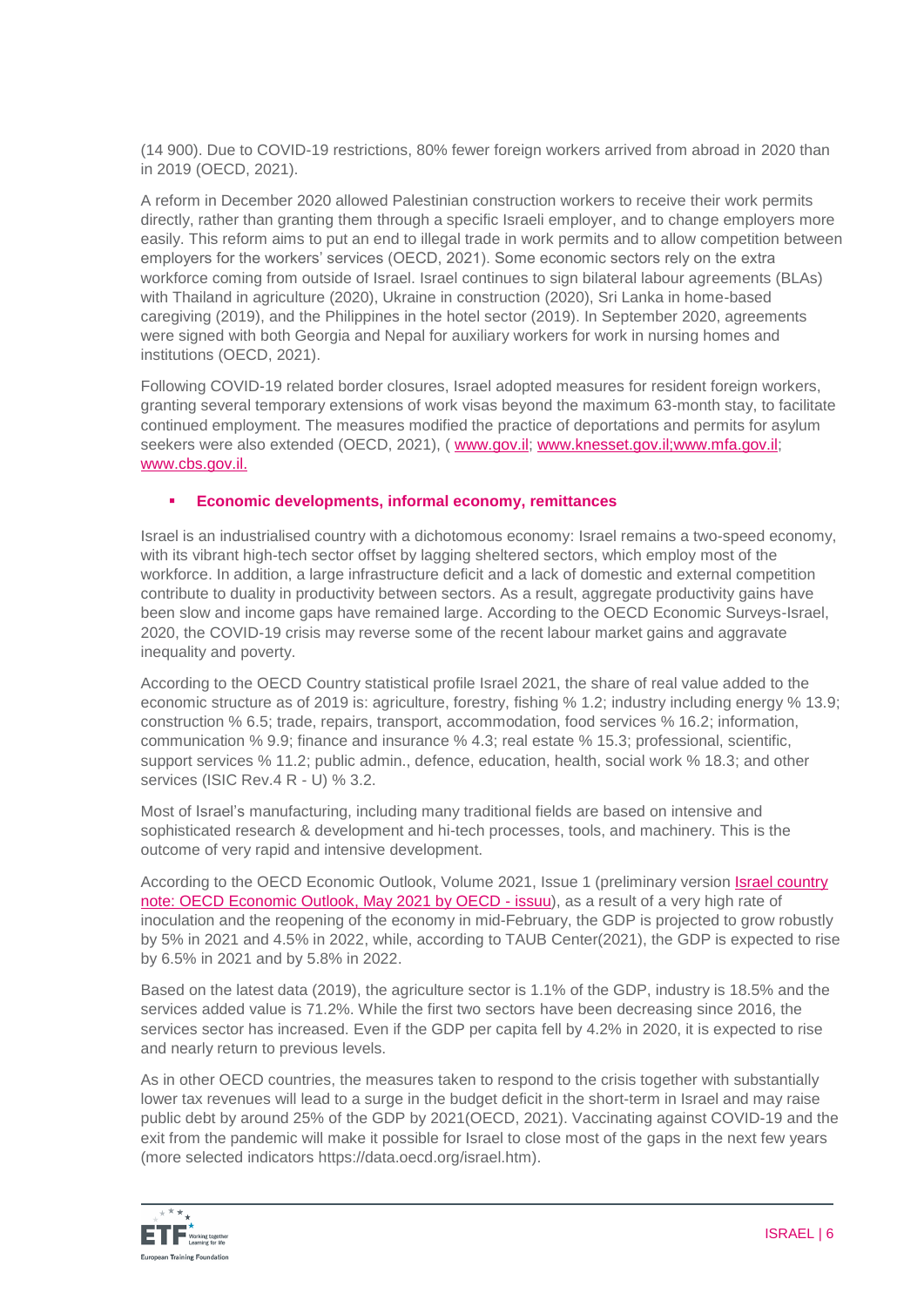The high-tech sector (combining the industrial sectors – electronics, pharmaceuticals, and aviation – with software and research and development services) is performing very well. The sector highlights the propensity of the Israeli economy for innovation.

Prior to the pandemic, slightly more than half of employed Palestinians were in informal employment. They have been identified by the ILO as among the most vulnerable category of workers during the COVID-19 pandemic (ILO, Report of the Director-General – Appendix 2021)

Remittances in Israel increased to USD 1 466.60 million in the second quarter of 2021 from USD 1 424.90 million in the first quarter of 2021 [\(Central Bureau of Statistics, Israel\)](http://www.cbs.gov.il/).

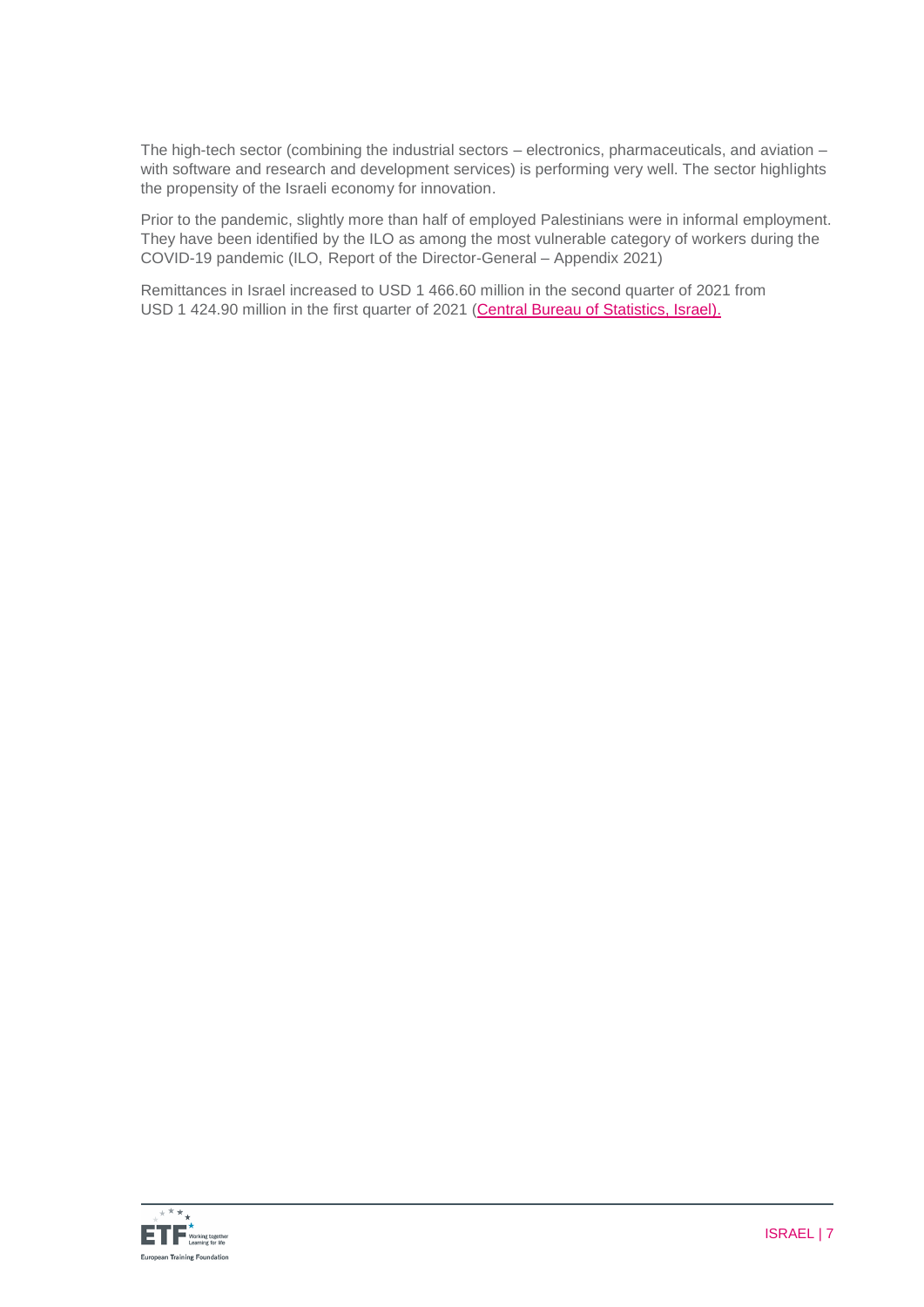# **2. EDUCATION AND TRAINING**

On 9 October 2021, the European Commission (EC), represented by the Horizon Europe Chief Negotiator, concluded the formal negotiations with Israel on its association to Horizon Europe (Israel I) [European Commission \(europa.eu\).](https://ec.europa.eu/info/research-and-innovation/strategy/strategy-2020-2024/europe-world/international-cooperation/israel_en) The process to formalise the agreement has been launched and the objective is to sign the agreement before the end of the year.

Israel's potential for growth is constrained by the limited availability of highly skilled professionals. The Israeli GDP per capita is 28% lower than the OECD best performers, productivity is 35% lower than the Economy Gap of the upper half of the OECD best performers. The productivity gaps between sectors are closely intertwined with the broader social gaps in Israel. The Haredim and Arab-Israelis often work in low-productivity sectors with low wages. Poverty is widespread among these groups. The lack of skills among these groups prevents them from getting high-productivity and well-paid jobs. Big efforts are needed to help low-skilled workers to move into higher productivity, high-tech jobs and would represent win-win opportunities for tackling the twin challenges of low productivity and widespread poverty. Upskilling and education are key to building a resilient and strong recovery (OECD 2021).

The education system has expanded significantly in Israel in terms of the overall budget, number of teachers and allocations per class and per student. Apart from the results in the Programme for International Student Assessment (PISA) exams achieved by Arab Israeli students, progress is evident throughout the education system. Israel has a highly educated population. As a result of dedicated policies and investments, levels of education have improved for increasingly larger sections of the population. Between 2010 and 2019 the active population (aged 15+) attained a high level of education reflecting an increase from 51.9% to 56.9%, the percentage of early school-leavers decreased from 8.3% to 5.6%, whereas the percentages of those with a medium or low level of education decreased from 36% to 34.7% and from 12.1% to 9%, respectively.

Even if Israel has high education levels, these high attainments do not always correspond to highly skilled profiles, as evidenced by university graduates in certain disciplines who lack soft skills, such as problem-solving, team-working, or an entrepreneurial spirit and this has negative consequences for access to the labour market (see below the labour market section) (TAUB Center 2021). The education attainments and skills are not achieved across the whole population structure of Israel, and not all the groups benefit proportionally from this big change. The problem is particularly acute in the Arab education system in which over 80% of students are deemed (from the teachers' perspectives) to have some level of deficiency, and for almost 40% these deficiencies are especially severe. In addition, students from low socio-economic backgrounds have a higher level of perceived deficiencies.

The Israeli Vocational Training and Technological Education (TVET) system remains fragmented among ministries/agencies and organisations, with a far from clear division of responsibility among them. The system remains the product of a series of agreements that have been patched together over the years, rather than a product of structured and systematic thinking on the appropriate division of responsibilities and on the optimal structure for achieving national goals in this area.

Most companies indicate that a shortage of skilled workers remains an issue. Companies have responded to shortages mainly through internal training for the existing workforce. They also highlight that the education system produces graduates with knowledge base gaps. Therefore, they increasingly rely on technical and vocational institutions rather than the general education system (e.g. universities) to provide the skills they need. Links with universities and the TVET system are regarded as limited. There are calls for closer dialogue and cooperation between enterprises, academia and the TVET system to enable the design of training programmes that are better matched to the future needs of the labour market (including the provision of practical training).

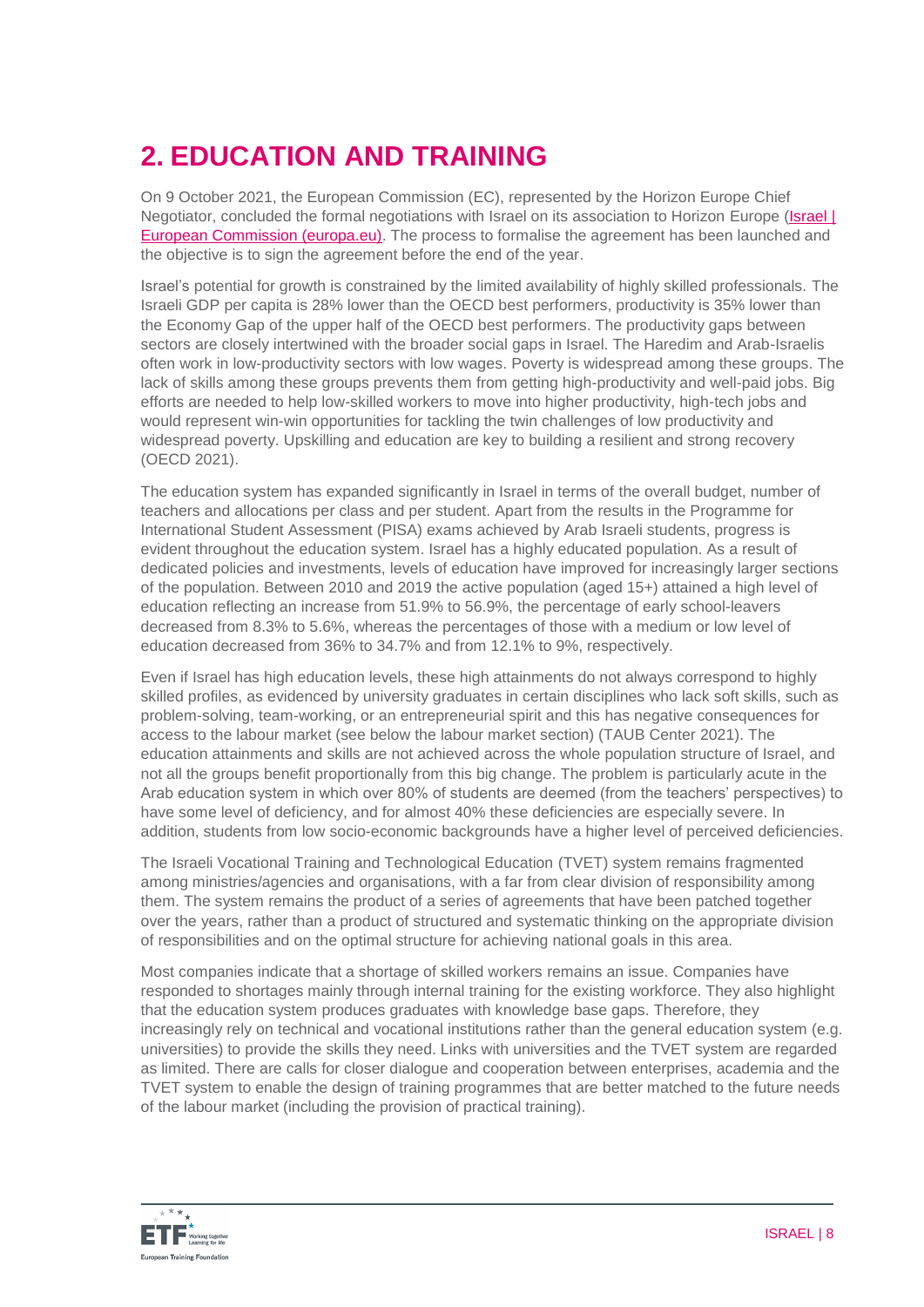A major impediment to remote teaching, for large portions of the Israeli population, is the lack of the necessary equipment and infrastructure. In many surveys conducted in the country, it became obvious that there is a sizeable percentage of students in each of the above-mentioned sub-systems of Israeli education and training, whose teachers and students lack the proper infrastructures. The difficulties with remote learning for many of these families and others, however, goes far beyond this, and includes issues such as a lack of sufficient quiet spaces to allow children to learn remotely and parent availability to assist the children (TAUB Center 2021).

The new 2030 plan to further boost technological education in the context of lifelong learning was developed in early 2021. It will build on the results of the new experimental measures currently in place. Reducing differences between educational streams as much as possible is key to raising quality and enhancing the integration of the Haredim and Arab-Israelis into the labour market. Adult skills are relatively weak and vary widely – contributing to severe labour market duality (OECD 2021).

The poor performance of the TVET system hinders workers' entry into the job market. There are good practices in companies which are responding to shortages by providing internal training for the existing workforce. Links with universities and the TVET system are regarded as limited.

# 2.1 Trends and challenges

# **Education expenditure, access, participation and early leaving**

The country's expenditure on education as a percentage of total public expenditure is second only to defence and, in 2018, amounted to 16.6%. Despite the unusual growth in the number of students, the rate of growth in expenditure per student in Israel has been higher than in the OECD since 2010 (TAUB Center,2021).

After some years with no approved state budget, the new government has approved the 2022 budget which makes education a high priority by increasing public investment and putting in place several new measures and approaches to facilitate 'hybrid learning'. Priority policy areas include fully developing distance learning, training teachers to become more proficient in the use of digital tools, providing emotional support for students, changing the governance of the system by granting greater autonomy at school and municipality levels, and equipping vulnerable groups with the technology needed for online learning. As part of the COVID-19 response, additional funding for distant learning has been made available. Much importance is given to technological education and training. Funding for education has significantly increased and includes new day care centres, financial aid for techrelated studies, and starting salaries of teachers.

The percentage of VET students in upper secondary education (ISCED level 3 is 40.8% (latest data 2018). There is a strong belief in the sector that the substantial shift towards distance learning during the pandemic may trigger a long-lasting revolution in the whole education and training system.

# **PISA results**

The education system has expanded significantly in Israel in terms of the overall budget, number of teachers and allocations per class and per student. Apart from the results in the Programme for International Student Assessment (PISA) exams achieved by Arab-Israeli students, progress is evident throughout the education system. Israel has a highly educated population.

The Israel student performance (PISA 2018) is being addressed with several integrated policy measures. Israel has improved its scores but still more needs to be done to improve some of the remaining PISA results. In reading literacy, the main topic of PISA 2018, 15-year-olds in Israel scored an average of 470 points, compared to the average of 487 points in OECD countries. 15-year-olds scored an average of 463 points in mathematics, compared to the average of 489 points in OECD countries. In Israel, the average performance in science of 15-year-olds is 462 points, compared to the

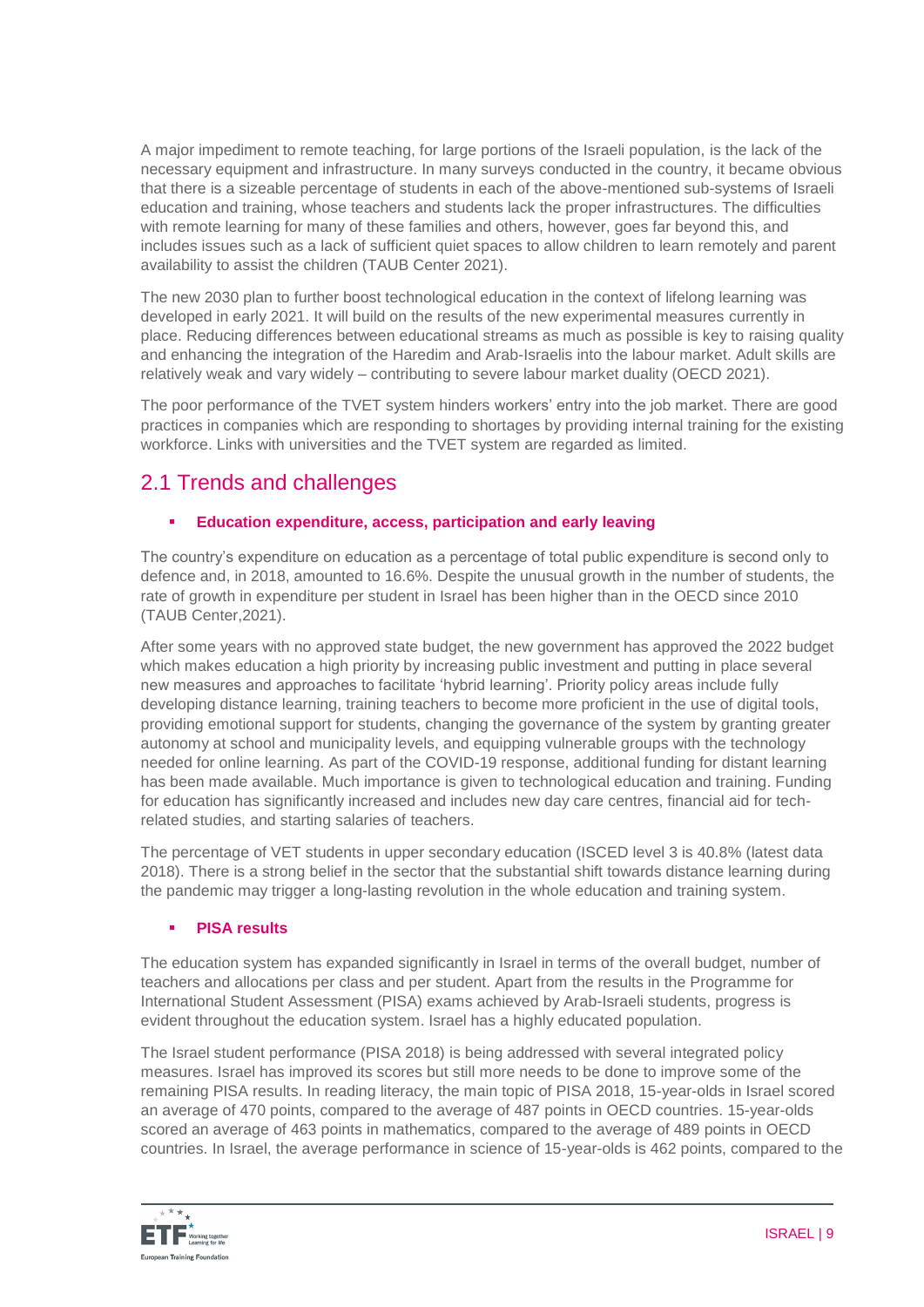average of 489 points in OECD countries. Socio-economic status explains the 14% variance in reading performance in Israel (OECD average: 12%). Girls perform better than boys with a statistically significant difference.

The average difference between advantaged and disadvantaged students in reading is 121 points, compared to the average of 89 in OECD countries. However, 8% of disadvantaged students are academically resilient (OECD average: 11%). (OECD, 2021).

### **Young people not in employment, education or training (NEETs)**

The total youth unemployment rate (aged 15–24) is 7.9%, 7.6% for males, and 8.2% for females. The proportion of people aged 15–24 not in employment, education, or training (NEETs) is 17.3%,17.4% for males, and 17.1% for females (ETF,2019). According to the OECD (2021), these figures emphasise the importance of assimilating the use of technology among these weaker groups and among groups that face barriers against integration into the labour market. While doing so the Israeli counterparts need to also address the remaining challenges of the system. The figures show relatively high numbers of NEETs in Israel during the transition from school to the army (17.3% of 18-year-olds are considered NEETs) and in the later transition from army service to work or higher education (20.3% of 21-year-olds are considered NEETs (OECD (2021).

Israel's population is particularly heterogeneous, with various groups differing in both their characteristics and their needs, making it difficult and inefficient to attempt to implement uniform changes on a system-wide level. Groups of young people who do not serve in the army (Arabs, Haredim and people with disabilities) have particularly high numbers of NEETs, with the Arab population presenting the highest numbers of all. The unique obstacles that young Arabs in Israel face result from the fact that they are members of an ethnic and national minority. Their reality is characterised by limited opportunities, discrimination in many spheres, living in peripheral regions, poor access to public transportation between Arab residential communities and employment zones, and a dearth of child-care settings for small children (which would enable more women to go to work).

There have been efforts to address the issues, but frequent political changes make it difficult to promote long-term goals. In the last years, the reforms launched by politically affiliated ministers are often discontinued or are not budgeted by their successors.

# **Education during the COVID-19 pandemic**

In March 2020, the COVID-19 pandemic forced the first school closure across Israel's education system. In one fell swoop and without any chance of prior planning, the education system came to a halt, and over 2 million students were confined to their homes. A process that seemed impossible, a fantasy, became the overnight reality for the education system, with most of the burden falling on those working in the field of education. It is to be commended that the education and training system has reacted quickly to the pandemic by increasing expenditures and putting in place several new measures and approaches towards 'hybrid learning'. This has included impressive efforts to develop distance learning, to train teachers to become more digital, to provide emotional support for students, to change the governance of the system by giving more autonomy at school and municipality level and to equip vulnerable groups with the technology needed for on-line learning.

The survey conducted by the Taub Center and the Histadrut Teachers Union (whereas most secondary school teachers belong) shows that despite a lack of preparation, most teachers successfully moved to remote teaching. The substantial shift to distance learning during the pandemic may trigger a long-lasting revolution in the system, 'changing the roles of digitized instruction, informal education, teachers and how students learn' according to the TAUB Center.

As part of the COVID-19 response, additional funding for distant learning was made available. Policies have been announced to further strengthen participation in high-quality pre-school education, and

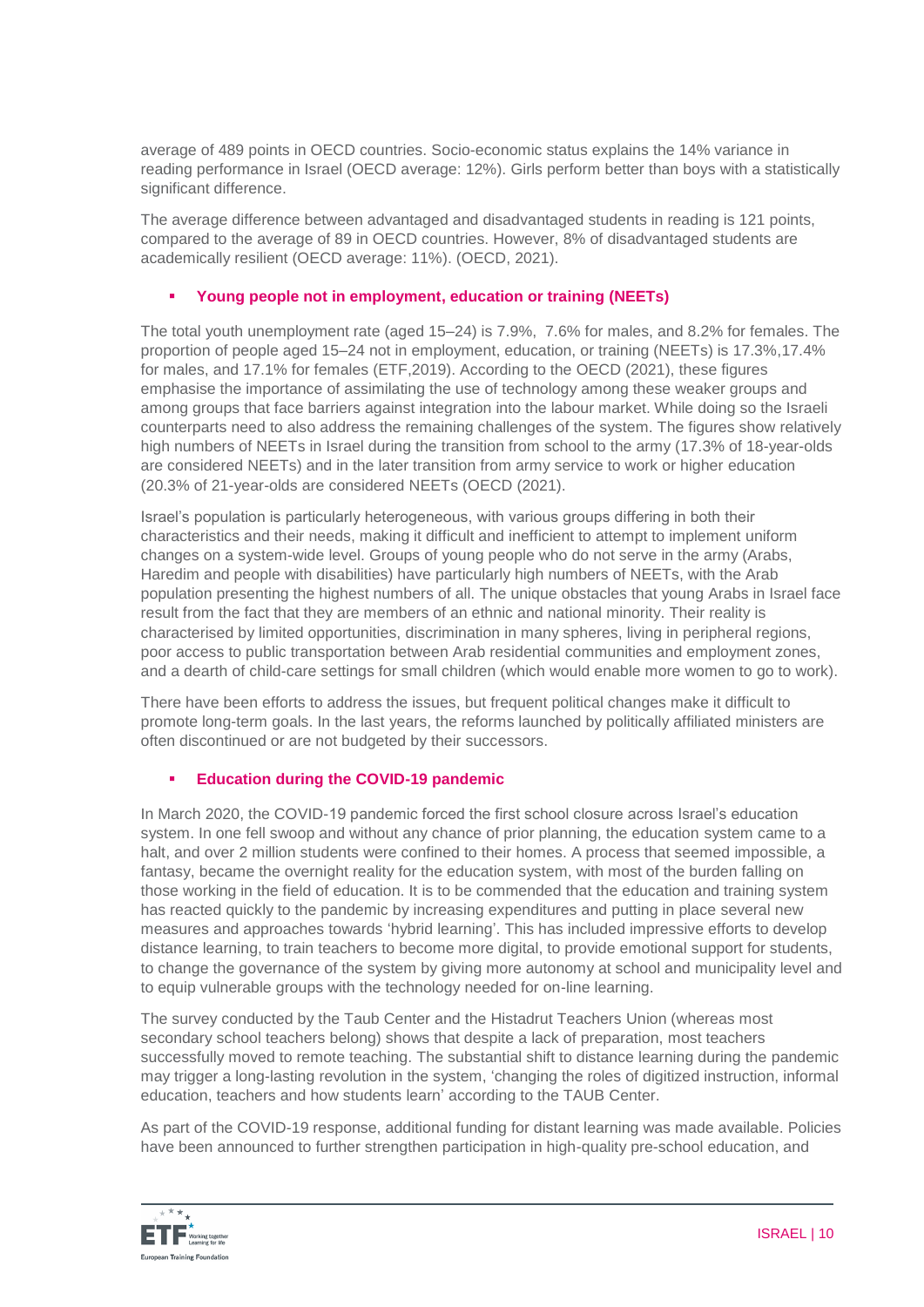expanding of day care centres, particularly in poor and disadvantaged localities, further increase Hebrew courses in the Arab schools and strengthen core subjects ('LIBA') in the curriculum of Haredi schools.

# 2.2 VET policy and institutional setting

# **Strategic and legal framework for VET and adult learning**

There is no strategic framework for VET and adult learning.

The Vocational education system continues to be divided between vocational training and technological education and there is no clear-cut distinction between them. Both systems are not academic and grant non-academic diplomas. In general, technological education focuses on knowledge-intensive areas and produces practical engineers and technicians, while the vocational education focuses on more 'traditional' economic sectors such as manufacturing, construction, motor vehicle repair, caregiving, and cosmetology.

# **VET governance and financing arrangements**

VET governance is centralised under the Ministry of Education (MoE), which covers 90% of VET students, and the Ministry of Labour, Social Affairs and Social Services (MoL) which is responsible for the Vocational Training branch. It remains a system focussed on providing employment opportunities for the weaker socioeconomic strata of the society. Both ministries work in collaboration with the Manufacturers Association of Israel (MAI). The National Institute for Technology and Science Training (NITET) and the Division of Vocational Training and Human Capital Development are the units in MoL responsible for vocational and technological education and training, and for apprenticeships, which are part of formal education and training programmes. It is the body entrusted with the training of certified practical engineers and technicians in technology. NITET supervises 65 technological institutions nationwide, and Grades 13 and 14 (under the supervision or of the post-secondary technological education branch). The net annual budget for training is ILS 311.5 million (approx. EUR 78.19 million).

Technological education and training in Israel are considered as an important tool for social mobility because of the socio-economic background of a growing percentage of students:13% of NITET students are Haredim, and 24.5% Arab [\(The Ministry of Welfare and Social Affairs -](https://www.gov.il/en/departments/molsa/govil-landing-page) Gov.il, 2021).

There is evidence that the rate of return for this investment, results in measured future income. The Ministry of Finance's Chief Economist data shows that NITET graduate salaries are 50% higher compared to individuals that did not complete full secondary education (formal compulsory education takes place in Israel to the 12th grade). Technological education has proved to be crucial for maintaining economic competitiveness and there is market demand for graduates of technological studies, particularly for practical engineers. There are efforts to also revise the funding at local levels (ETF, 2020).

The national Technical and Vocational Education and Training (TVET) Committee is a mechanism established in 2010 to improve the governance of education and training. It is a platform for exchanges that involve all stakeholders, such as policy makers, TVET providers and social partners.

Funding for education has significantly increased and includes funding for new day care centres, techrelated studies, and the starting salaries of teachers. There is a strong belief in the sector that the substantial shift to distance learning during the crisis may trigger a long-lasting revolution in the whole education and training system.

Government, through local authorities, provides the main funding for TVET under the Ministry of Education. The state's multi-year budgets for technology education are set out in government decisions through budget agreements with the Ministry of Finance. TVET schools under the Ministry of

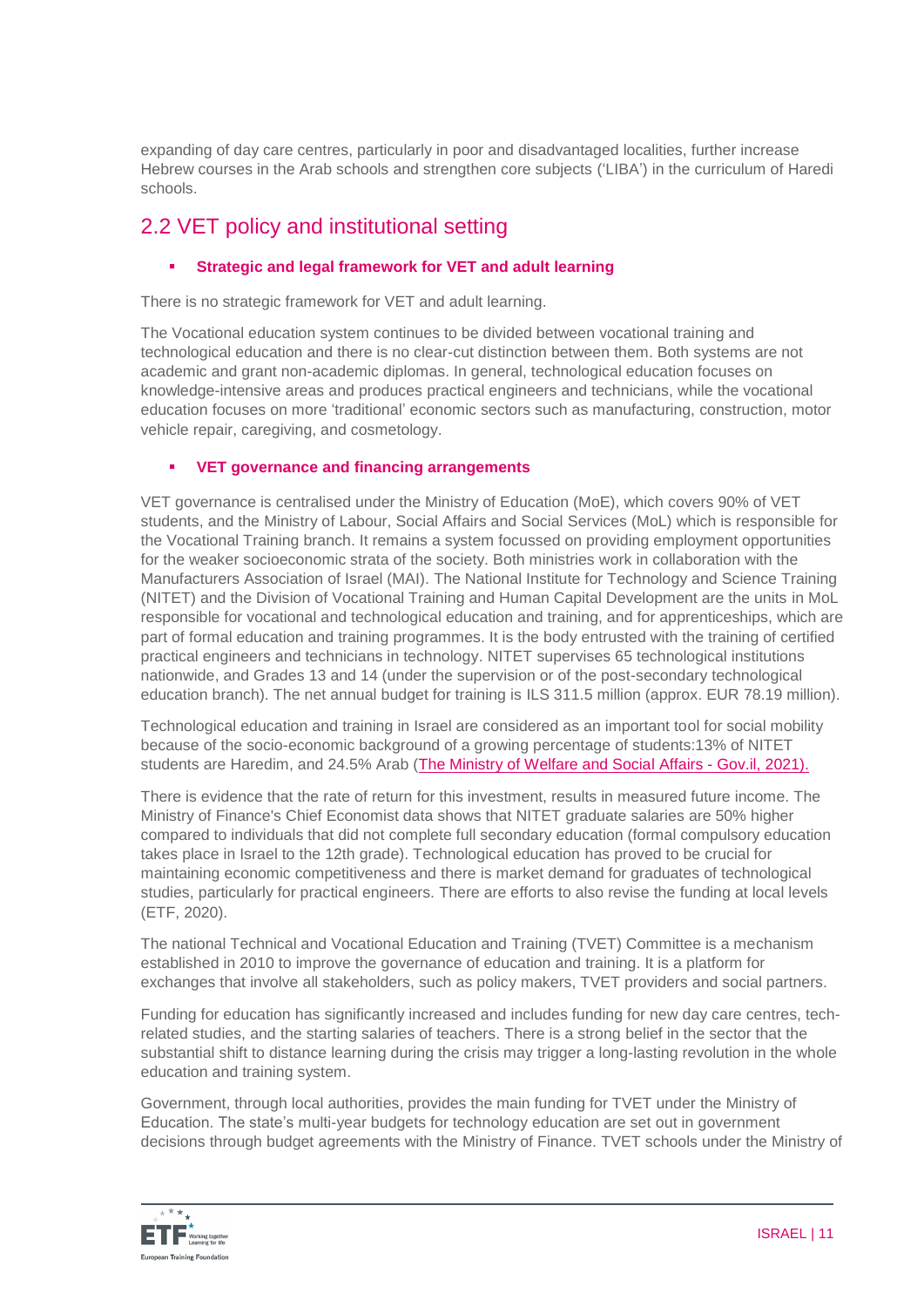Labour have a separate budget. Budget allocations are made in accordance with the principle of equality, but they are also based on each college's results and performance. In addition, increased budgets are earmarked for the training of specific populations, such as Bedouin and Haredi populations.

Recently approved reforms have included significant budget increases. Other recently implemented programmes seek to encourage industry involvement in the training of technicians and practical engineers by giving limited budget incentives. These programmes include budget support for nongovernmental organisations.

### **Quality and quality assurance**

There is still no specific legislation on quality assurance in VET. TVET regulatory frameworks and mechanisms include: 1) the MoE and MoL quality standards for providers' learning environments and for their learning outcomes; 2) the MoE's teaching standards established through a uniform curriculum and the required use of authorised textbooks; and 3) the MoE's inspection of technology subjects.

A government Resolution adopted in 2015 provided the legal basis to begin developing a national qualifications framework (NQF). It has not been adopted yet. The [Israeli national qualification](https://www.etf.europa.eu/en/news-and-events/news/study-visit-israeli-working-group-national-qualifications-framework)  [framework supported by the EU-funded Twinning project](https://www.etf.europa.eu/en/news-and-events/news/study-visit-israeli-working-group-national-qualifications-framework) has established a working group of EU and Israeli experts and officials. They advise and update an inter-ministerial steering committee, which provides strategic direction, and reports to ministers. No formal decision has been taken yet on the number of levels or the composition of the descriptors (About NQF - החינוך משרד). Israel is not a member of the European Higher Education Area (EHEA) but participates in the Global Policy Dialogue of the EHEA. A formal working group has been established and is operating. The rationale, purpose, and scope of the Israeli NQF have been agreed on. Israel has set up an EU project on NQF and engaged international experts. The drafting and testing of the level descriptors have only just begun so Israel is therefore in an early phase of the design stage of development (ETF, 2021). Priorities for the TVET reforms, include setting up Centres of VET Excellence and reinforcing the implementation and recognition of qualifications generally. The involvement of the private sector will be a key issue in this reform process.

### **Work-based learning arrangements**

Many students channelled into VET programmes come from low socio-economic and diverse ethnic backgrounds. In response to criticism that the system perpetuated socio-economic inequality across ethnic groups and did not match the rising skills demands, the profession-specific content was reduced in most VET programmes and the name changed to 'technological education'.

In 2018, the OECD report 'Apprenticeship and Vocational Education and Training in Israel' was the most comprehensive analysis on the system*.* Among many recommendations, it argued for the expansion and integration of apprenticeship programmes into the mainstream upper-secondary system; the development of systematic work-based learning in selected school-based VET programmes; the support of employers with the provision of high-quality work-based learning; setting up a national strategic body to plan and guide policy development in VET; and focus on literacy and numeracy in VET programmes for young people and for adults ( **Error! Hyperlink reference not valid.**).

Following the above-mentioned OECD assessment, a National Reform was launched following a government resolution from 2018, and a set of agreements and understandings between the stakeholders involved. Technological education and a training system were put in motion. The ongoing reform focuses on the quality of the qualifications and learning; qualification achievement rates; the attractiveness of practical engineering tracks; and the updating of curricula to better meet market needs and to increase of apprenticeship opportunities.

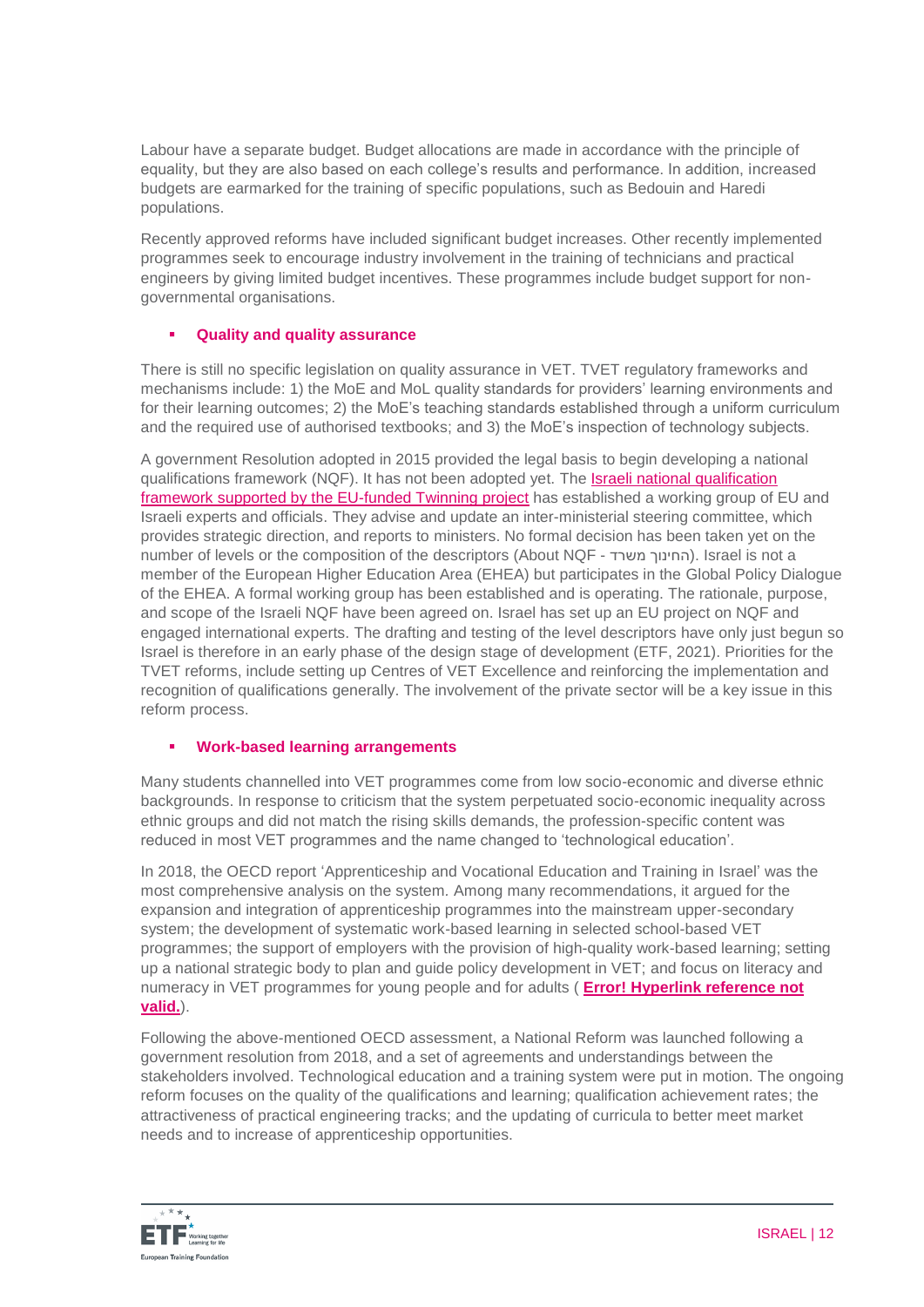There are calls for the government to provide incentives for the formation of employers' associations at industry level for their involvement in the training process including its funding, physical infrastructure, internships/work-based learning, and the development and updating of curricula. Creation of a platform or organisation to regulate and formalise the cooperation between the employers and training institutions (consisting of the social partners, business sector representatives, and professional agencies) have been suggested by different institutions and stakeholders.

There are big and innovative programmes/practices on apprenticeships/work-based learning, such as:

**1)Industry Partnerships and Pilot Schemes** is jointly run by NITET with JDC-Tevet (NGO), the pilot programme implements reforms in technological education institutions by involving employers in planning curricula and training, developing apprenticeships and work-study programmes, and incorporating life skills development.

**2) ATIDAIIM (programme duration: 2018–2022)** is an accelerated 17-month-long programme that supports outstanding young adults from underprivileged backgrounds to pursue studies in practical engineering and the sciences and receive scholarships, academic counselling and tutoring. The total budget is ILS 16 million (jointly funded by other NGOs (Non-Governmental Organisations) and philanthropic funds). The programme aims at providing at least 500 qualified graduates in practical engineering. All participants should spend 300 hours with an employer as part of the programme**.**

**3) On The Job Training** provides relevant skills for workers already 'on the job' without any formal training; the **'Starter'** apprenticeship training programme is run in collaboration with JDCTEVET, and is a hybrid training course combining theoretical studies with paid apprenticeships. **4)'Factory Classroom'** is a vocational education programme which takes place either entirely at work or at a designated vocational institution with practical training in a workplace.

Moreover, a partnership agreement was signed in 2020 between the Employer's Directorate of the Ministry of Labour and Social Affairs and Social Services (MoL) and Israel's General Federation of Labour and the Presidium of Israeli Business Organizations. The agreement stipulates the establishment of a separate directorate, an executive body, co-funded by the parties and managed by the Ministry of Labour and Social Affairs and Social Services. This Directorate has a budget of ILS 10 million for two years.

The Ministry of Labour and Social Affairs and Social Services joined the European Alliance for Apprenticeship (EAfA) and signed the EAfA - ISRAEL National Commitment, on 27 May 2021.

# **Digital education and skills**

The percentage of employees working from home was low prior to the crisis although it has more than doubled since 2008 (from 2% to almost 4.5% in 2021). In general, the possibility to work from home increases with the salary level, however often the highest-paid managers have less possibility to work from home whereas lower-paid clerical workers have the greatest possibility to work from home. In Israel, an analysis by population group showed that women and Jews were more likely to work from home (TAUB Center, 2021).

Digital Israel is a national project which strives to harness and leverage the opportunities of the digital revolution and of the progress of ICT to reduce socio-economic gaps, promote accelerated economic growth, and create a smarter, faster, and friendlier government for citizens. The Israeli government is leading this national initiative to use digital learning to bridge socioeconomic gaps and accelerate Israel's economy. The main target groups are under-served communities; students of all kinds of education and training and higher education; civil service employees; and very importantly jobseekers.

[Campus-IL, Israel's National On-line Digital Learning Platform](https://www.google.com/url?sa=t&rct=j&q=&esrc=s&source=web&cd=&cad=rja&uact=8&ved=2ahUKEwiDoLbkz430AhWF3KQKHf5ZA6UQFnoECAUQAQ&url=https%3A%2F%2Foecd-opsi.org%2Finnovations%2Fcampus-il-israels-national-on-line-digital-learning-platform%2F&usg=AOvVaw0fvdA8YG2j7fuuJUBJ9pFL) is a flagship project of Digital Israel in [the field of digital education. It was created to reduce social gaps, increase the equality of](https://www.google.com/url?sa=t&rct=j&q=&esrc=s&source=web&cd=&cad=rja&uact=8&ved=2ahUKEwiDoLbkz430AhWF3KQKHf5ZA6UQFnoECAUQAQ&url=https%3A%2F%2Foecd-opsi.org%2Finnovations%2Fcampus-il-israels-national-on-line-digital-learning-platform%2F&usg=AOvVaw0fvdA8YG2j7fuuJUBJ9pFL)  [opportunities for different segments of the population, and to provide flexible training solutions for an](https://www.google.com/url?sa=t&rct=j&q=&esrc=s&source=web&cd=&cad=rja&uact=8&ved=2ahUKEwiDoLbkz430AhWF3KQKHf5ZA6UQFnoECAUQAQ&url=https%3A%2F%2Foecd-opsi.org%2Finnovations%2Fcampus-il-israels-national-on-line-digital-learning-platform%2F&usg=AOvVaw0fvdA8YG2j7fuuJUBJ9pFL) 

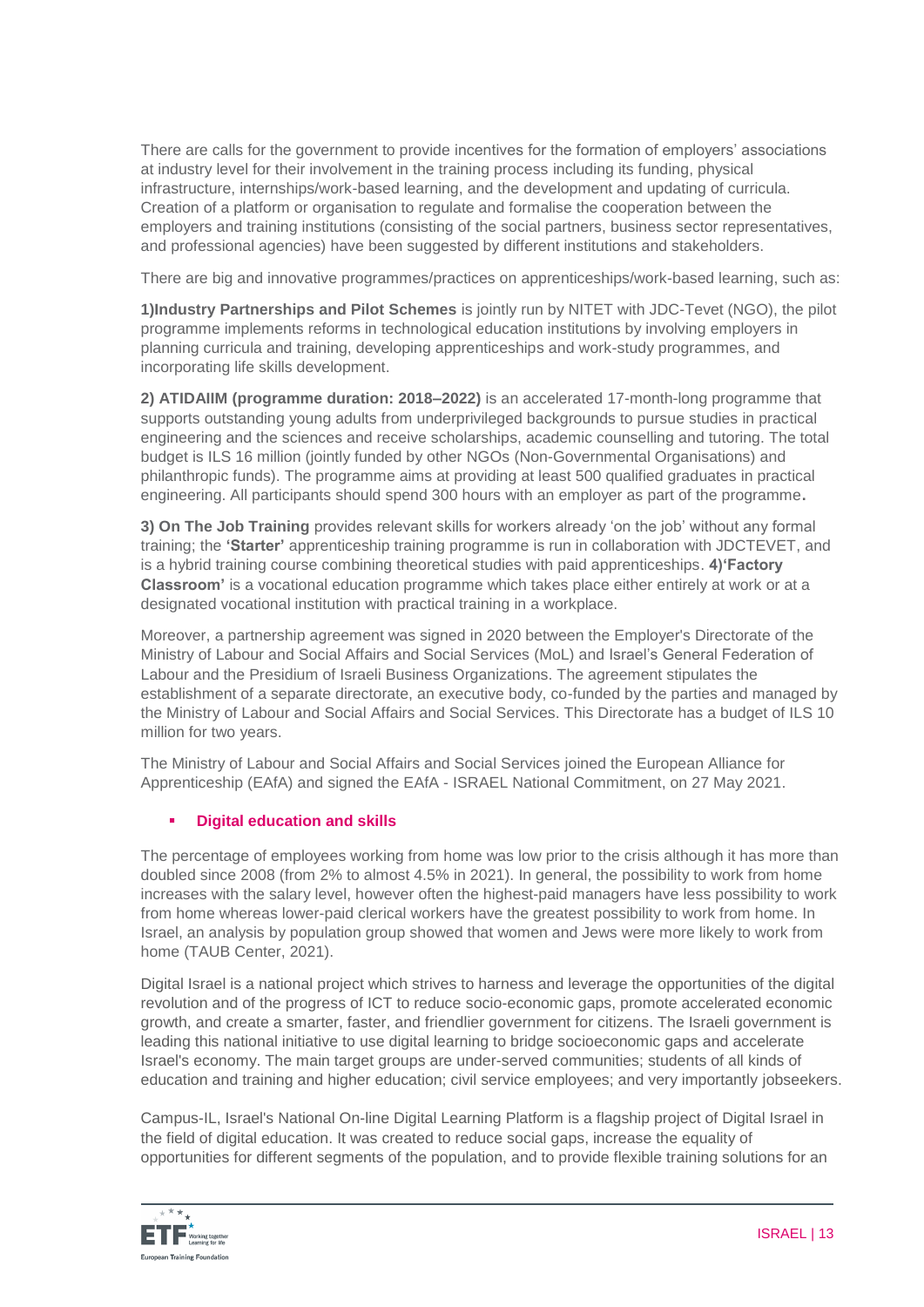[ever-evolving labour market. This national platform](https://www.google.com/url?sa=t&rct=j&q=&esrc=s&source=web&cd=&cad=rja&uact=8&ved=2ahUKEwiDoLbkz430AhWF3KQKHf5ZA6UQFnoECAUQAQ&url=https%3A%2F%2Foecd-opsi.org%2Finnovations%2Fcampus-il-israels-national-on-line-digital-learning-platform%2F&usg=AOvVaw0fvdA8YG2j7fuuJUBJ9pFL) is aimed at changing the Israeli employment system by allowing fast tracking for jobs in [high demand and entry level courses for those who wish to](https://www.google.com/url?sa=t&rct=j&q=&esrc=s&source=web&cd=&cad=rja&uact=8&ved=2ahUKEwiDoLbkz430AhWF3KQKHf5ZA6UQFnoECAUQAQ&url=https%3A%2F%2Foecd-opsi.org%2Finnovations%2Fcampus-il-israels-national-on-line-digital-learning-platform%2F&usg=AOvVaw0fvdA8YG2j7fuuJUBJ9pFL)  be part of the industry. Its aim is [to improve and increase the efficiency of training processes and](https://www.google.com/url?sa=t&rct=j&q=&esrc=s&source=web&cd=&cad=rja&uact=8&ved=2ahUKEwiDoLbkz430AhWF3KQKHf5ZA6UQFnoECAUQAQ&url=https%3A%2F%2Foecd-opsi.org%2Finnovations%2Fcampus-il-israels-national-on-line-digital-learning-platform%2F&usg=AOvVaw0fvdA8YG2j7fuuJUBJ9pFL)  [continuing education programmes.](https://www.google.com/url?sa=t&rct=j&q=&esrc=s&source=web&cd=&cad=rja&uact=8&ved=2ahUKEwiDoLbkz430AhWF3KQKHf5ZA6UQFnoECAUQAQ&url=https%3A%2F%2Foecd-opsi.org%2Finnovations%2Fcampus-il-israels-national-on-line-digital-learning-platform%2F&usg=AOvVaw0fvdA8YG2j7fuuJUBJ9pFL) 

[According to the recently published OECD 'Digital Education Outlook',](https://www.google.com/url?sa=t&rct=j&q=&esrc=s&source=web&cd=&cad=rja&uact=8&ved=2ahUKEwiDoLbkz430AhWF3KQKHf5ZA6UQFnoECAUQAQ&url=https%3A%2F%2Foecd-opsi.org%2Finnovations%2Fcampus-il-israels-national-on-line-digital-learning-platform%2F&usg=AOvVaw0fvdA8YG2j7fuuJUBJ9pFL) 2021, the Israeli government is [pushing the frontiers with AI, blockchain, and robots. The Israel EdTech HolonIQ's lists](https://www.google.com/url?sa=t&rct=j&q=&esrc=s&source=web&cd=&cad=rja&uact=8&ved=2ahUKEwiDoLbkz430AhWF3KQKHf5ZA6UQFnoECAUQAQ&url=https%3A%2F%2Foecd-opsi.org%2Finnovations%2Fcampus-il-israels-national-on-line-digital-learning-platform%2F&usg=AOvVaw0fvdA8YG2j7fuuJUBJ9pFL) 50 start-ups based in Israel. Their activities include [uses of advanced technology in learning to workforce](https://www.google.com/url?sa=t&rct=j&q=&esrc=s&source=web&cd=&cad=rja&uact=8&ved=2ahUKEwiDoLbkz430AhWF3KQKHf5ZA6UQFnoECAUQAQ&url=https%3A%2F%2Foecd-opsi.org%2Finnovations%2Fcampus-il-israels-national-on-line-digital-learning-platform%2F&usg=AOvVaw0fvdA8YG2j7fuuJUBJ9pFL)  [upskilling, STEAM, assessment, and digital content.](https://www.google.com/url?sa=t&rct=j&q=&esrc=s&source=web&cd=&cad=rja&uact=8&ved=2ahUKEwiDoLbkz430AhWF3KQKHf5ZA6UQFnoECAUQAQ&url=https%3A%2F%2Foecd-opsi.org%2Finnovations%2Fcampus-il-israels-national-on-line-digital-learning-platform%2F&usg=AOvVaw0fvdA8YG2j7fuuJUBJ9pFL) The start-ups in the 2021 cohort are delivering [value to learners and institutions across the learner journey and making an impact globally.](https://www.google.com/url?sa=t&rct=j&q=&esrc=s&source=web&cd=&cad=rja&uact=8&ved=2ahUKEwiDoLbkz430AhWF3KQKHf5ZA6UQFnoECAUQAQ&url=https%3A%2F%2Foecd-opsi.org%2Finnovations%2Fcampus-il-israels-national-on-line-digital-learning-platform%2F&usg=AOvVaw0fvdA8YG2j7fuuJUBJ9pFL)

### **Donor support to education and VET for young people and adults**

EU-funded Twinning project 'Establishment of the Israeli National Qualifications Framework (NQF) as a mechanism to fostering the development of Israeli human capital' (due to close February 2020).

There is a vast array of funding provided by the private sector.

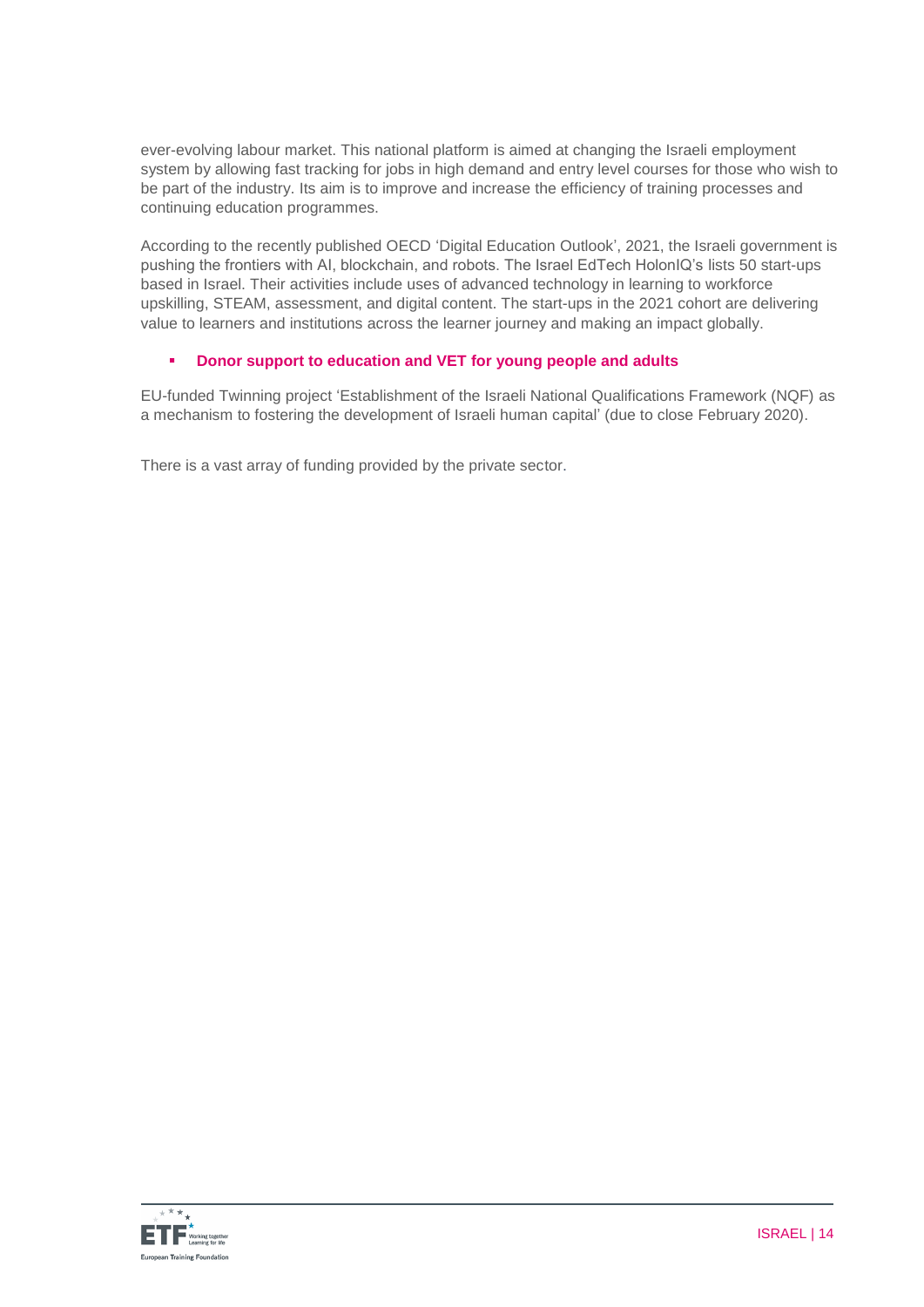# **3. LABOUR MARKET AND EMPLOYMENT**

# 3.1 Trends and challenges

# **Labour market and employment challenges in general**

According to the OECD (2021), Economic Policy Reforms, the Israeli labour market has weakened substantially. To cushion income losses, the government acted swiftly and broadened eligibility to unemployment benefits, notably to workers on unpaid leave. At the height of the lockdown in April 2021, unemployment claims surged to more than one million people, around a quarter of the labour force. Many people have returned to work since the economy reopened. This process has also been helped by a new government subsidy to firms that rehire laid-off workers.

However, the severity of the crisis has translated part of the temporary layoffs into permanent ones and unemployment remains high. Analyses by the Ministry of Finance (MoF, 2020) show that both low-skilled workers and workers with tertiary education have been affected by the current crisis. Young people have been the major employment group harmed by COVID-19. Youth, which represents one fifth of the new job seekers, is a particular concern because of scarring effects that may lead to persistent negative labour market outcomes.

This is due to their weak standing in the labour market, their tendency to work in industry sectors particularly hard hit by the crisis, and their lack of a sufficient financial cushion. In April 2020, about half a million young adults under 34 were registered with the employment services as seeking work, out of 1.15 million job seekers. About 44% of all employees who were separated from their jobs were young, while this group constitutes about 38% of the labour force (TAUB Center 2021).

The findings (TAUB Center, 2021) show that the Israeli labour market has suffered a severe shock with more than a million laid down temporarily. Even if many have regained employment, after reopening the economy, through government subsidies to rehire workers, the severity of the shock and restructuring of the economy has left many looking for jobs. It is estimated that the potential for workers in the Israeli labour market to work from home is characterised by significant differences among different occupational groups, where workers in high-tech industry occupations have greater potential to work from home.

In contrast, workers with a low ability to work from home tend to be the young (aged 16 to 25), those with less education, workers from the Arab Israeli sector, the self-employed, and those living in cities with low socioeconomic rankings and/or in the North. The TAUB Center 2021 indicates that workers in low-paying occupations use digital work to a lesser extent as well as workers aged 16 to 25 and women relative to men. The limited use of digital work is also characteristic of the Arab-Israeli sector and even more so of the Haredi sector.

The issue of low-skilled workers (one of the reasons why Israel has a low productivity rate compared with other OECD countries) has become even more critical because of the crisis, the effect in the medium term being that these workers are at risk of being pushed out of the labour force completely. To avoid this, the Israeli employment services have established measures to reinforce the abilities of the low-skilled through online courses designed in cooperation with enterprises. Several measures have also been put in place to provide financial assistance to the categories most affected by the crisis.

### **Employment**

The fall in employment due to the crisis was especially large for workers with low levels of education. The education-based gaps in the size of the decline in employment was larger during the lockdowns

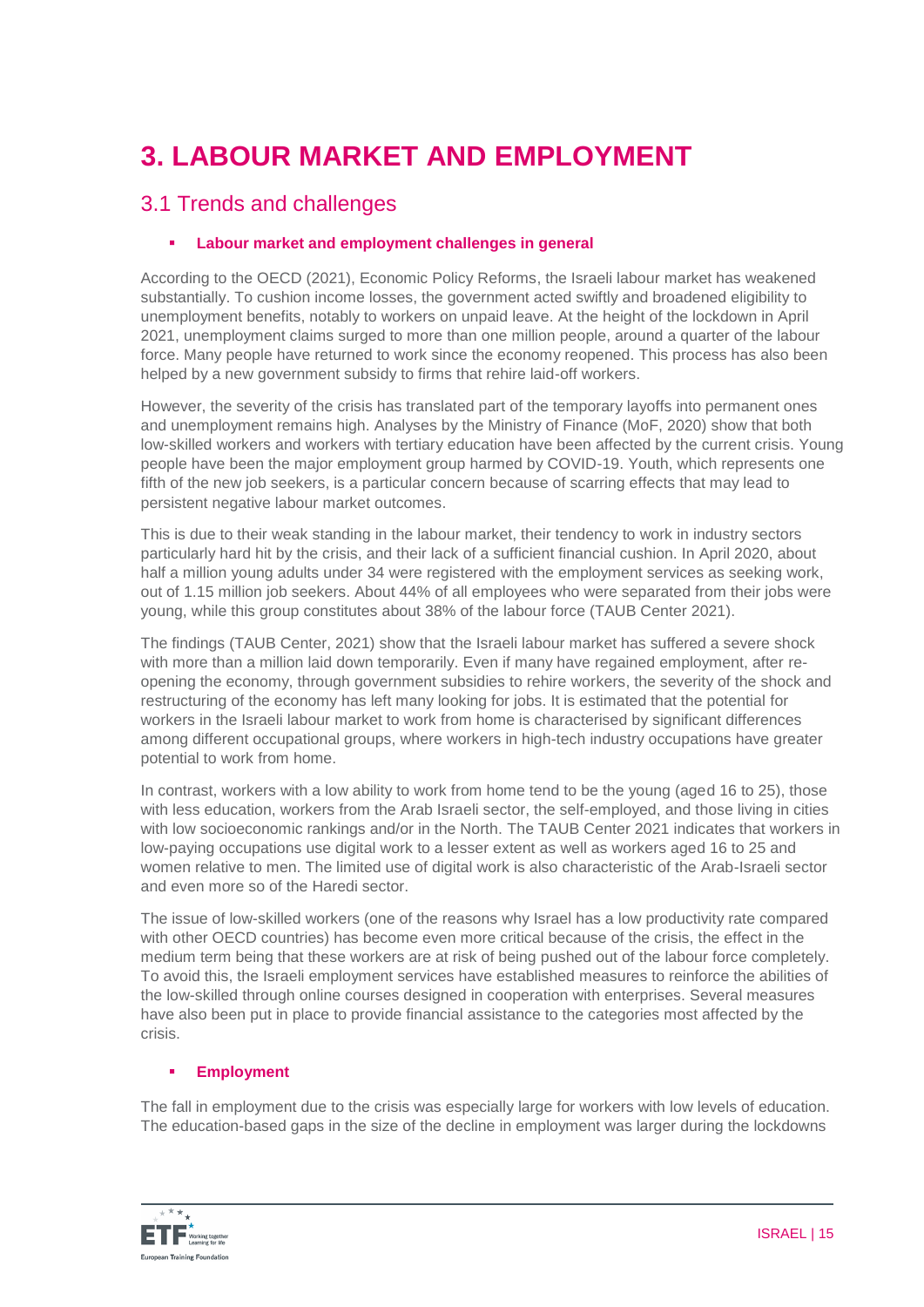Integrating the Arab Israeli and Haredim into the labour market remains one of the key challenges for the Israeli economy. This is particularly important in the case of Haredim due to demographic trends. While the fertility rate of Arab-Israelis has fallen and is now only slightly higher than that of the non-Haredi Jewish population (3.1 vs 2.5), Haredi families still have on average seven children. Their share in the population is expected to increase from today's 12% to 32% in 2065(TAUB Center, 2021). Haredi men are encouraged by their communities to engage in life-long religious studies in yeshiva schools rather than work. Men enrolled in religious studies are exempt from military service, which is compulsory for other Jewish citizens. According to the same report, those who seek jobs are often unprepared for the labour market, because Haredi boys study a limited core curriculum of secular subjects. Consequently, almost half of all Haredi men are out of the labour force. Most of those that do work tend to earn close to the minimum wage and therefore pay no or very little income tax. Almost half of the Haredi population lives in material poverty (TAUB Center, 2021).

One of the key initiatives, during the COVID period, was the salary increase for the lowest wage earners which contributed to a gender gap in employment, with more women losing work, according to a new study (August 2021). Minimum wage increases in Israel have benefited men more than women and widened the gender gap in the labour market (according to the Israeli think tank, Shoresh [Institution for Socioeconomic Research\)](https://shoresh.institute/archive.php?src=shoresh.institute&f=policy-brief-eng-minwage.pdf).

The pay hikes have led to higher salaries overall, but affected people differently, according to the same report of **Shoresh Institution for Socioeconomic Research**. Wage increases tended to increase job retention for minimum wage-earning men, but decreased job retention for women, compared to a control group that earned slightly more than the minimum. Job retention fell for women by up to 18.4%, relative to the control group, but for men, it increased by up to 13.8%. Men tended to move into and out of jobs less following the minimum wage increases, meaning fewer men stopped working, but fewer also found employment, possibly because there were fewer vacancies in the workforce. Wage hikes did not significantly increase women's chances of finding work.

In short, men were more likely to keep their jobs, while women were more likely to lose them, and neither group was more likely to enter the workforce. Part of the gender disparity could be because people at the lower salary range are employed in different economic sectors.

Israel's minimum wage is currently ILS 5 300 (USD 1 650) per month, or around ILS 29 (USD 9) per hour. The last increase was in April 2018. More minimum wage-earning women are also part-time workers, who are more likely to be fired, the authors said. (Shoresh,2021).

# **Unemployment**

At the height of the first lockdown, which had the most significant effect on employment, the broad unemployment rate stood at 27% among those with higher education, 41% among workers with a bagrut certificate or non-academic higher education, and 48% among workers without a bagrut certificate. In later lockdowns, there was still a large gap between those with an academic education and those without, but there was no longer a difference between those with a bagrut or non-academic higher education and those without a bagrut (ETF, 2020).

Analyses by the Ministry of Finance (MoF,2020) show that both low-skilled workers and workers with tertiary education have been affected by the current crisis. Youth, which represents one fifth of the new job seekers, is a particular concern because of scarring effects that may lead to persistent negative labour market outcomes.

According to forecasting reports on Israel (OECD 2021, World Bank 2021, TAUB Center 2021etc.), the unemployment will fall, but is unlikely to return to its 2019 level soon. There is also a development in how Israel defines 'unemployment' which was redefined in 2020. Until then, the unemployed included only those who did not work during the period in question but actively searched for employment. This was clearly too narrow a definition to encompass what happened during the first

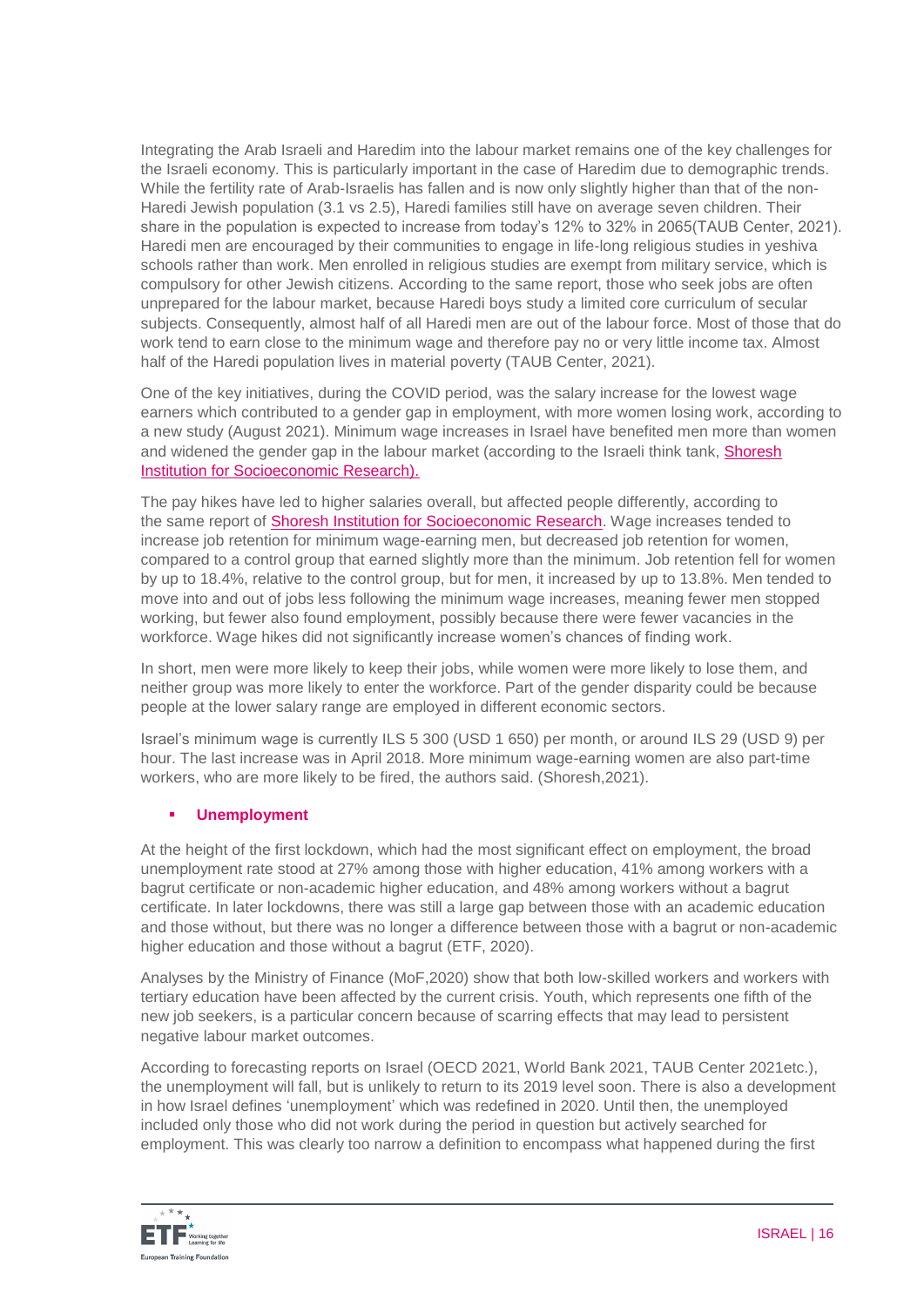shutdown in Israel, in which over a third of the labour force was not working and not searching. The Israeli Central Bureau of Statistics (CBS) now accounts for all these categories, using the term 'broad unemployment rate'. This new category of unemployed included two groups: those on temporary leave, who are not working and also not job-searching; and those who were laid off or quit and stopped looking, some of whom chose to invest in some form of education or training and others who just gave up.

The unemployment rate was particularly high at the end of 2020, at over 16%. This rate is expected to decline over the next two years, but it will take a long time to return to the historic low reached in 2019 (3.8%). According to the CBS figures<sup>1</sup>, the broad unemployment rate at the end of 2020 was 16.2%. This will fall significantly in 2021 and 2022, According to CBS and other data analysis institutions (e.g. A Picture of the Nation 'Israel's Society and Economy in Figures', TAUB Center, 2021), the broad unemployment rate among labour force participants includes the standard unemployed and those on unpaid leave, but not those who left the labour force.

The variation in the impact on employment according to education level and age was amplified during the lockdowns. According to the Israeli TAUB Center (2021), the rate of unemployment at the height of the first lockdown was 27% among university graduates as opposed to 41% among the rest of the labour force. The younger groups (aged 18–29) were also particularly affected since they tend to be employed in temporary jobs or in industries that experienced the greatest impact (such as wait staff). Older workers (over 65) were also affected to a greater extent, presumably because they belong to a high-risk group (TAUB Center, 2021).

Haredi workers were particularly affected by the crisis. While Haredi men were dealt a strong blow, Haredi women were also greatly affected, despite their higher level of education, because a large share of them are employed in part-time positions. In contrast, since June, the unemployment rate among Arabs has been lower than among non-Haredi Jews, due to the recovery in the construction industry in the case of Arab men, and the elevated level of education and high level of employment in the public sector in the case of Arab women. Data on the uptake of unemployment benefits show an increasing need among young adults. Almost half of those receiving unemployment benefit during the crisis period were aged 34 and under, compared to about 30% over the preceding decade. In numbers, in April 2020, about 400 000 young adults received unemployment benefits, and with the recovery of the economy, and the return to normalcy, those numbers dropped to about 200 000 in July 2021, although the percentage of those receiving the benefit remained unchanged (TAUB Center, 2021).

A possible explanation for the severe impact on the employment of older workers during the first shutdown is that this population belongs to a high health-risk group from COVID, and, therefore, some older employees may have preferred to remove themselves from risk and some employers may have preferred not to put their older workers at risk. These differences did not persist in the later shutdowns.

People continue to work after age 60 primarily for financial reasons, yet more than one-quarter of the employees in this age group continue working for personal and social reasons. Those who decide to retire do so because they have sufficient income, for health-related reasons, or because they have difficulty finding work in their own profession. The latter factor can be mitigated by employment programmes to assist this population.

Women were disproportionately placed on leave of absence during the lockdowns. Before the pandemic began, women comprised 49% of the workforce, while during the first lockdowns in March and April, they comprised 57% of those on leave. At its apex, 30% of working men and 38% of working women were unemployed. During the second and third lockdowns this gap fell, but women

 $1$  This is the Israeli definition. It is an additional specific indicator calculated by the CBS in the context of crisis and used for policy-making i.e. it is not comparable to the ILO definition indicator of unemployment rate that reached 4.3% in 2020.



 $\overline{a}$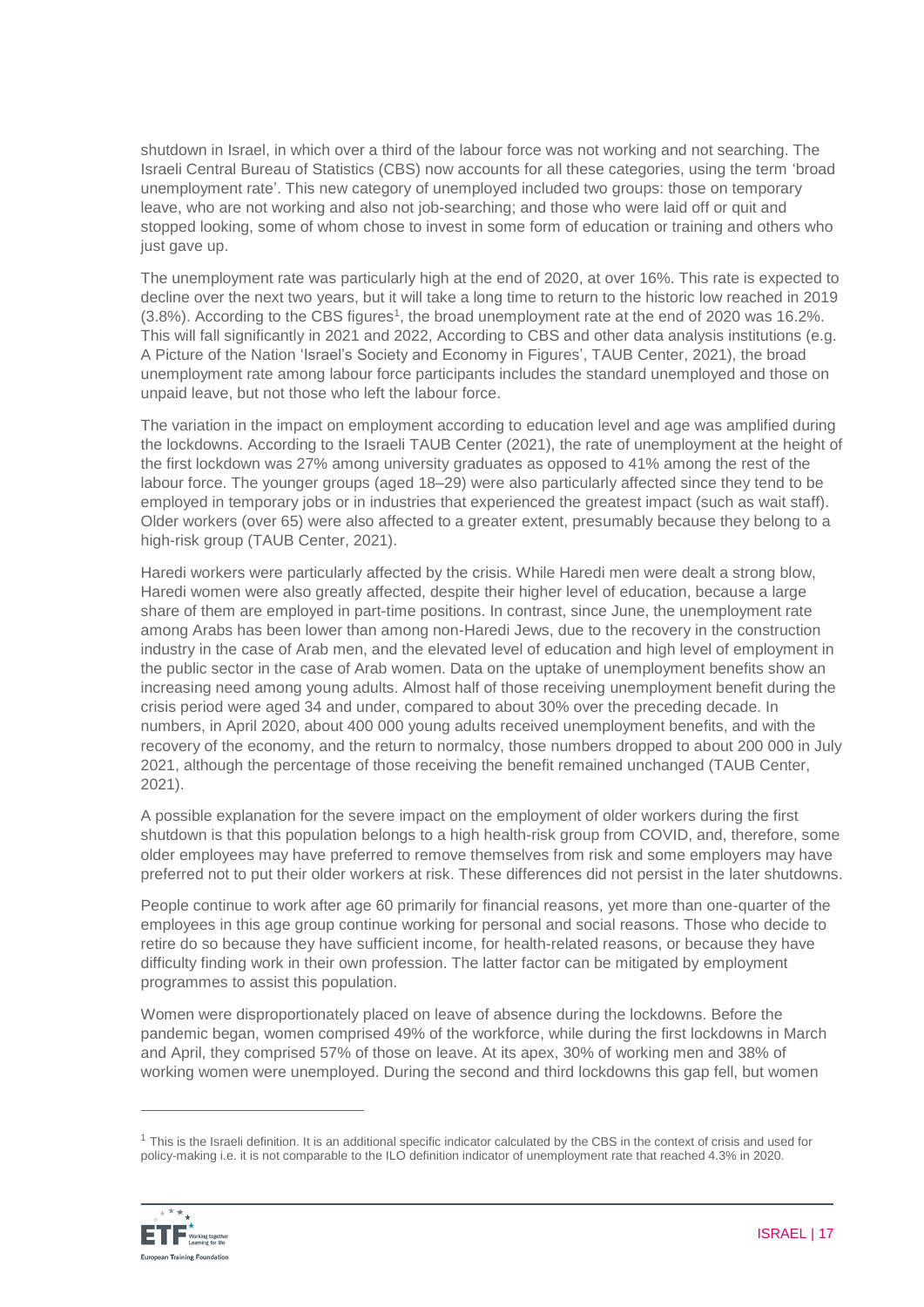were still disproportionately at a disadvantage. The gap early on stemmed from the predominance of women in the education system and other affected industries, and the fact that lower income workers were at more of a disadvantage than those with higher incomes, and women have lower salaries on average. Interestingly, during the recovery periods the unemployment rate for women fell below that of men. Haredi workers were most affected, while for non-Haredim, early on, women were affected more than men. Young and old workers were most at a disadvantage, although for various reasons (TAUB Center,2021).

During the early months of the crisis, the growth in the broad unemployment rate was slightly steeper among young people aged 18–29 and far greater among older workers aged 65–74 than among workers aged 30–64. One reason for the significant disadvantage among younger workers is that many of them have not yet settled into their eventual occupations but are temporarily employed in the types of jobs most affected by the shutdowns, such as waiting tables in restaurants. (TAUB Center,2021).

### **Statistical data collection and labour market information**

The Central Bureau of Statistics (CBS), is the central body of the government whose role is to collect, process and publicise statistical information on the population, the economy, and society in Israel. The CBS Chief Statistician reports to the Prime Minister's Office. The CBS itself determines its work plan, within the framework of its budget. The work plan does not have to be approved by an external body or agency. The work programme of the CBS comprises three main components:1) Ongoing activities which are repeated on a regular basis (such as the LFS (Labour Force Survey), or the annual publication of statistics on higher education);2) Special, one-off projects;3) Development work.

Its main work focuses on preparing statistical data - current, monthly, quarterly, and annually

The Bank of Israel Research Department is another institution that disseminates research on many fields:<https://www.boi.org.il/en/Research/Pages/About.aspx>

### **Poverty**

The productivity gaps between sectors are closely intertwined with the broader social gaps in Israel. The Haredim and Arab-Israelis often work in low-productivity sectors with low wages. Poverty is widely spread among these groups. This reflects a lack of skills needed for them to get high-productivity and well-paid jobs. The government's impressive technological capacity is not promoted and utilised fully for all/by all. Big efforts are needed to help low-skilled workers to move to higher productivity, hightech jobs are win-win opportunities for tackling the twin challenges of low productivity and widespread poverty.

In 2020, the welfare budget grew by 42% and the number of recipients of unemployment benefits grew thirteen-fold. When the period of eligibility for unemployment benefits for those not working due to the pandemic ends, it is expected that poverty and inequality will worsen, at least in the coming years. The long-term effects of the crisis are dependent to a considerable extent on the social policies adopted by the government following the crisis.

The expenditure on social protection has grown and the expenditure on social investment is expected to grow: The expenditure on social protection as part of the assistance program for dealing with the COVID crisis in 2020 totalled about ILS 42 billion out of an allocation of ILS 49 billion while the expenditure on social investment stood at only ILS 2.5 billion out of the ILS 4 billion allocated. In 2021, the expenditure on social investment is expected to grow with the adoption of new employment programs and the expansion of investment in vocational training programs financed by the Ministry of Labour, Social Affairs and Social Services. However, while there is strong emphasis on social investment in Israel, the level of the expenditure as a percentage of GDP is relatively low (less than 8% versus 11% in those countries (TAUB Center, 2021).

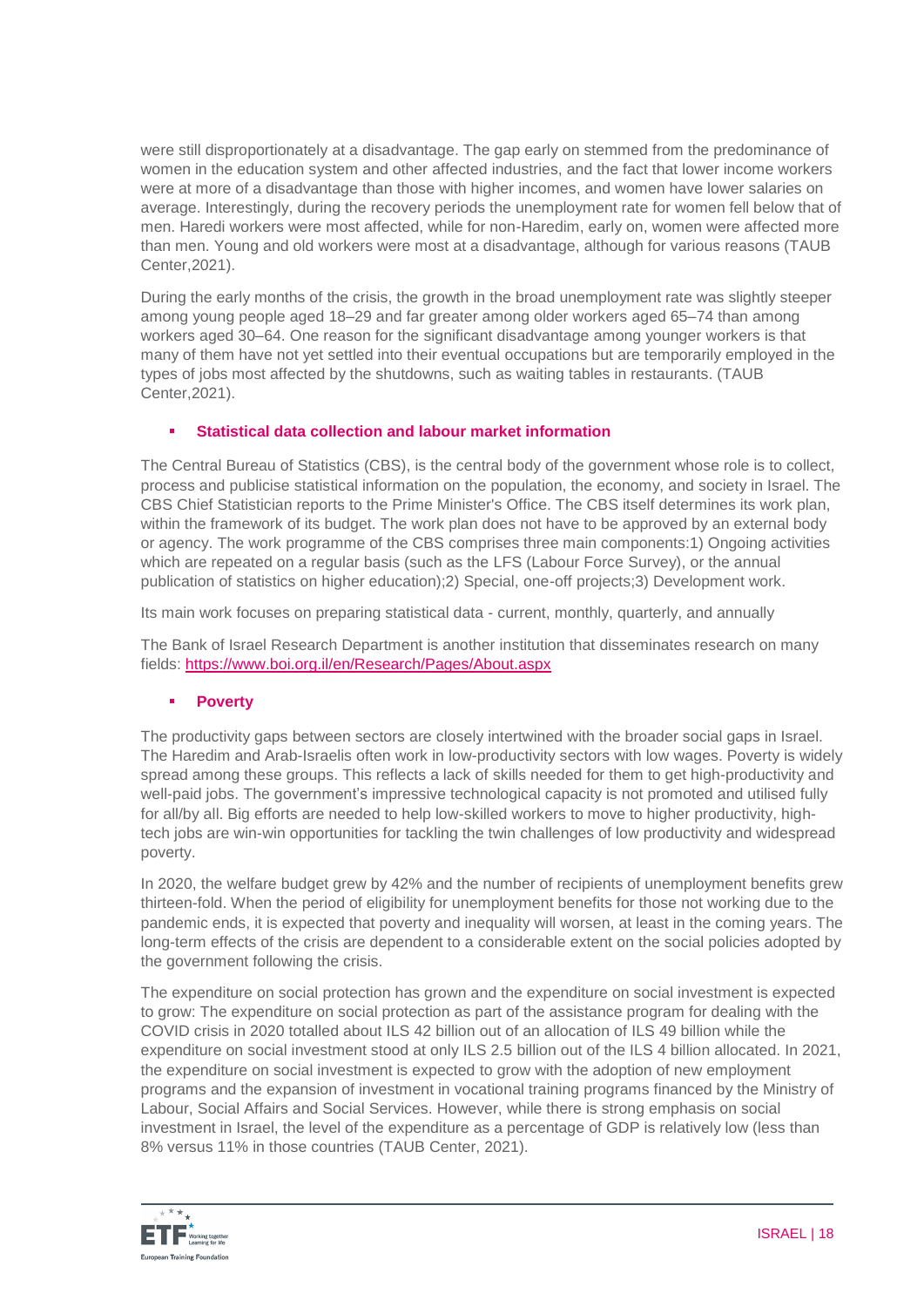# 3.2 Employment policy and institutional setting

# **Strategy and legal framework in the employment policy field**

The Ministry of Labour, Social Affairs and Social Services (MoL) is responsible for ensuring the welfare of the public through overseeing the supply of social services and through oversight on matters relating to labour and employment. In their studies they confirm that the pandemic is likely to accelerate a restructuring of the economy, from sectors facing extended weak demand to expanding sectors, forcing laid-off workers to find new jobs in different sectors and requiring different skills.

Israel's parliament approved the 2021 national budget on 4 November 2021. It will roll out all the sectorial financial allocations. After three years budget deadlock, this will indicate the budgeted sector priorities. The government/MOL are working on reviewing all the developments with the aim of extending and strengthening the active labour market policies and increasing public expenditure on active labour market policies. There are ongoing policy discussions on strengthening existing in-work benefits to support the households most in need, reduce poverty and strengthen work incentives for low-skilled workers.

In May 2021, the ILO published the Report of the Director-General 'The situation of workers of the occupied Arab territories. The analysis provides some policy pointers on the benefits for both parties to benefit from the interlinked and Palestinian labour markets. According to the report, the Palestinian and Israeli labour markets continue to be interlinked. Israel needs Palestinian workers and Palestinians need jobs in Israel. Israel has put announced reforms of the permit regime for Palestinian workers in motion, and this is important and welcome. But key problems such as continuous exploitation by permit brokers remain unresolved. Effectively addressing these issues, and many others, will require dialogue and coordination between the two sides. Unilateral action is less likely to work well.

There have been a number of experts discussions on how to prioritise the policy pointers of the abovementioned reports/analysis in order to increase the resources for public employment services and active labour market policies, especially training, etc., and how they can be increased side by side with the expanding use and strengthening of the assessment of training programmes, focusing on lowskilled workers, especially from disadvantaged groups who are less likely to receive training.

Various financial and non-financial measures have been put in place to offset the negative effects of the pandemic on employment. The Ministry of Labour, Social Affairs and Social Services has put in place programmes to reskill and upskill the unemployed and those not in receipt of any payment. Unlike in the past, training is now taking place much more within industry, with the involvement of employers, and is much more related to employment needs.

Israel is prioritising active labour market policies to improve social inclusion. To this end, a network of Employment Orientation Centres has been created in Arab and Haredi communities. The Ministry of Labour, Social Affairs and Social Services has published an analysis of Israel's Social Services Best Practices During the COVID-19 Outbreak and after: [https://bit.ly/3lyvY49.](https://bit.ly/3lyvY49)

# **Initiatives to boost employment**

Israel lacks a 'universal' active labour market policy and specifically ALMPs (Active Labour Market Policies) towards youth. The Ministry of Defence applies a few programmes, but these are restricted to discharged soldiers. Moreover, most ALMPs are developed and implemented outside the government ministries, with TEVET and private contractors playing a significant role in the design and implementation of new ALMPs. According to the OECD, public spending on ALMPs in Israel is particularly low compared to international standards, at a rate that is the second lowest in the OECD after Mexico (OECD, 2021).

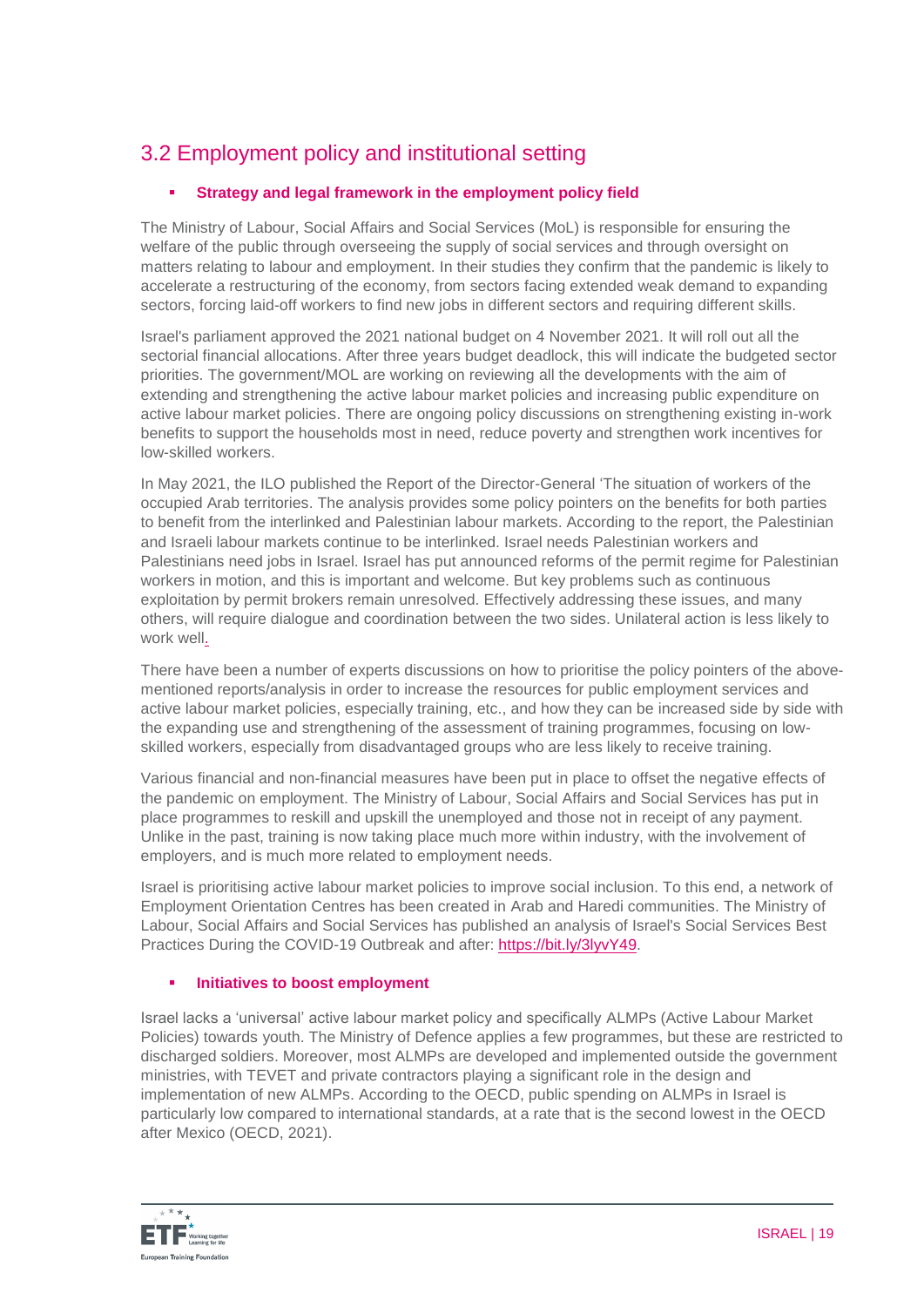Even if ALMPs are under-developed and the resources invested are below the OECD average, the Israeli government has taken some firm policy measures. One of the key initiatives was salary increases for the lowest wage earners which contributed to a gender gap in employment, with more women losing work, according to a new stud[y Shoresh Institution for Socioeconomic Research](https://shoresh.institute/archive.php?src=shoresh.institute&f=policy-brief-eng-minwage.pdf) (August 2021).

Minimum wage increases in Israel have benefited men more than women and widened the gender gap in the labour market. Part of the gender disparity could be since men and women at the lower salary range are employed in different economic sectors (TAUB Center,2021). Israel's minimum wage is currently ILS 5 300 (USD 1 650) per month, or around ILS 29 (\$9) per hour. The last increase was in April 2018. More minimum wage-earning women are also part-time workers, who are more likely to be fired, the authors of the same study state in their report.

### **Initiatives to increase the capacity of the public employment services**

The [Israeli Public Employment Service](https://www.taasuka.gov.il/he) is under the supervision of the Minister of the Economy and Industry and the ministry's management. According to their website, it handles about 400 000 job seekers every year, using 71 bureaus across the country. Employment service roles: helping job seekers find jobs, performing an employment test, referring job seekers to vocational training, helping employers find employees, research of the Israeli employment market and the concentration of information about it, including the publication of periodic data and reports, the 'gatekeeper' of unemployment benefits and income support: the transfer of regular reports to the national insurance institute regarding the eligibility of job seekers to unemployment benefits or income support fees if and when no suitable work has been found for them. It is important to note that in accordance with section 3 of the Employment Service Law, labour relations and working conditions are not within the authority of the service and it is prohibited from interfering with them.

It is cooperating with many countries in the EU to better understand and learn from other countries' experiences. They have been active in the peer learning activities organised by the Commission on the European Pillar of Social Rights Action Plan, all with the aim of getting inspiring experiences from organisations around the world and to improve their capacities in providing their services for skills and employment. Within the Israeli context, they are interested in green and digital transitions.

The Israeli Public Employment Service is cooperating with the team managing the European Classification of Occupations, Skills and Qualifications (ESCO) and EU Member States because they are interested in using the taxonomy to help people showcase their skills and connect them with jobs and training opportunities. One of the areas of their interest is job-matching, career guidance and labour market analysis to support the public employment service of Israel in better understanding how ESCO can be used in their system.

The Commission organised in April 2021 an ESCO peer learning activity to support the Israeli Public Employment Service in adopting ESCO.

The Israeli Public Employment Service is cooperating with the [EURES network,](https://ec.europa.eu/eures/public/homepage) peering with the [German Public Employment Service](https://www.arbeitsagentur.de/en/welcome) and Irish public employment services (Jobs [Ireland\)](https://jobsireland.ie/) to deliver services to employers and job seekers. The private ESCO implementer [Certif-Id](https://certif-id.com/) and the non-profit implementer [Nesta](https://www.nesta.org.uk/) have joint the discussions. They are using the quide (user quide) to make recommendations on career transitions to more secure jobs as well as key findings from mapping the impact of automation risk on workers' career transition opportunities [https://ec.europa.eu/esco/portal/news/977c15c7-fe9c-4848-b23d-ea99f9b65010.](https://ec.europa.eu/esco/portal/news/977c15c7-fe9c-4848-b23d-ea99f9b65010)

For further information, please contact: Lida Kita, Senior Human Capital Development Expert – Social Inclusion – Country Liaison for Israel, Serbia, and Turkey, email: [Lida.Kita@etf.europa.eu](mailto:Lida.Kita@etf.europa.eu)

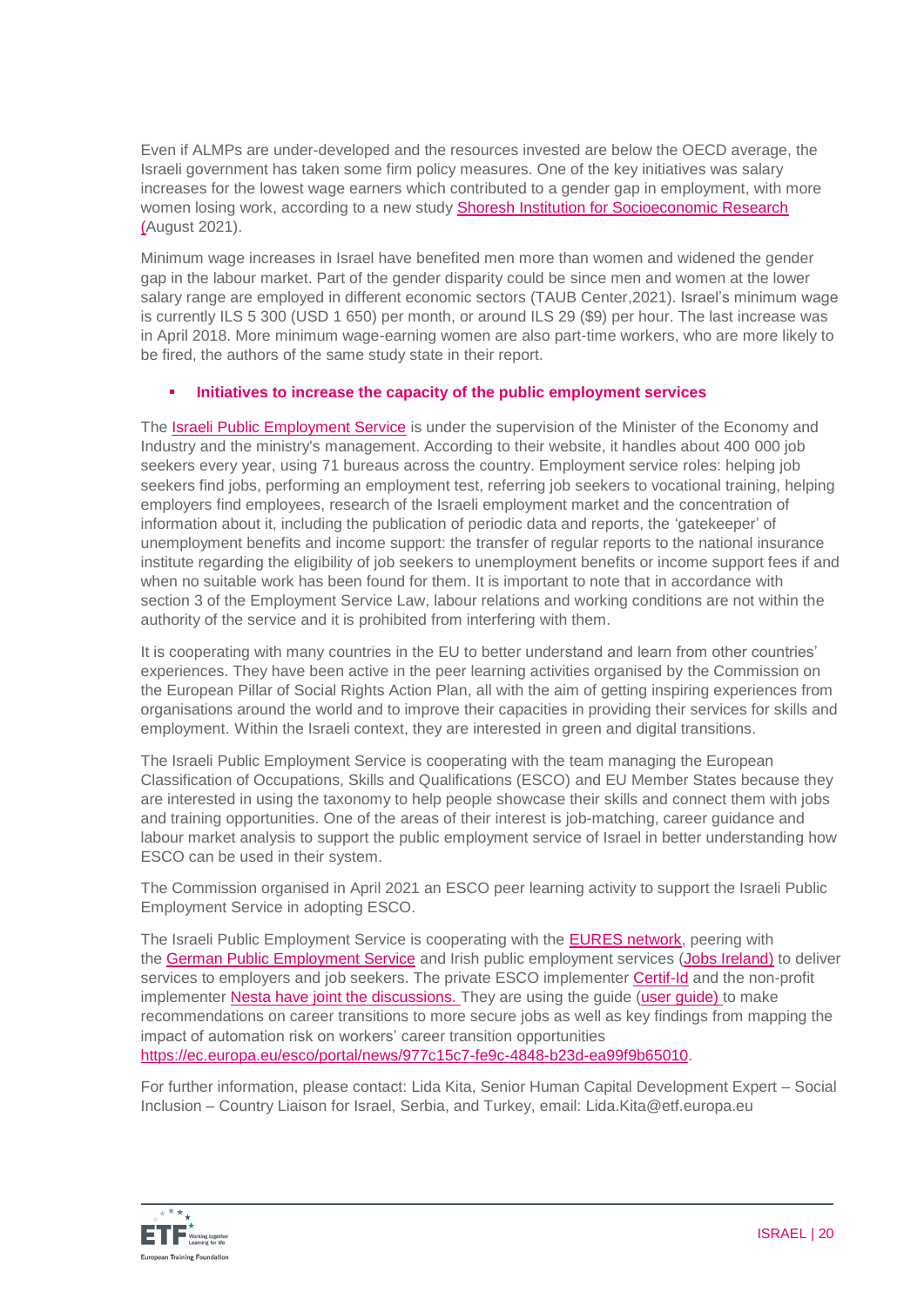# **ISRAEL: STATISTICAL ANNEX**

Annex includes annual data from 2010, 2015, 2019 and 2020 or the last available year.

|                  | <b>Indicator</b>                                                              |                                | 2010           | 2015  | 2019            | 2020   |
|------------------|-------------------------------------------------------------------------------|--------------------------------|----------------|-------|-----------------|--------|
| $\mathbf{1}$     | Total Population (000) <sup>(1)</sup>                                         |                                | 7,624          | 8,380 | 9,053           | 9,217  |
| $\overline{2}$   | Relative size of youth population (age group<br>$15-24$ %) $(1)(2)(c)$        |                                | 24.2           | 24.3  | 24.9            | 25.0   |
| 3                | GDP growth rate (%)                                                           |                                | 5.6            | 2.3   | 3.5             | $-2.4$ |
|                  | GDP by sector (%)                                                             | Agriculture<br>added value     | 1.5            | 1.2   | 1.1             | M.D.   |
| $\overline{4}$   |                                                                               | Industry<br>added value        | 21.1           | 20.2  | 18.5            | M.D.   |
|                  |                                                                               | <b>Services</b><br>added value | 66.6           | 68.2  | 71.2            | M.D.   |
| 5                | Public expenditure on education (as % of<br>GDP)                              |                                | 5.5            | 5.9   | 6.1<br>(2017)   | M.D.   |
| $\boldsymbol{6}$ | Public expenditure on education (as % of<br>total public expenditure)         |                                | 13.7           | 15.5  | 15.7<br>(2017)  | M.D.   |
| $\overline{7}$   | Adult literacy (%)                                                            |                                | M.D            | M.D   | M.D             | M.D.   |
|                  | Educational attainment of<br>adult population (aged 25-<br>64 or 15+) (%) (3) | Low                            | 12.1           | 9.8   | 9.0             | 8.3    |
| 8                |                                                                               | Medium                         | 36.0           | 35.3  | 34.7            | 35.2   |
|                  |                                                                               | High                           | 51.9           | 54.8  | 56.3            | 56.5   |
|                  | Early leavers from education<br>and training (aged 18-24)<br>(% )             | Total                          | 8.3            | 7.6   | 6.1             | 5.6    |
| 9                |                                                                               | Male                           | 10.9           | 10.2  | 8.4             | 7.2    |
|                  |                                                                               | Female                         | 5.6            | 4.8   | 3.7             | 4.0    |
| 10               | Gross enrolment rates in upper secondary<br>education (ISCED level 3) (%)     |                                | 102.7          | 101.8 | 104.4<br>(2018) | M.D    |
| 11               | Share of VET students in upper secondary<br>education (ISCED level 3) (%)     |                                | 38.2           | 40.7  | 40.8<br>(2018)  | M.D    |
| 12               | Tertiary education attainment (aged 30-34)<br>(% )                            |                                | 50.6           | 52.8  | 54.1<br>(2018)  | M.D.   |
| 13               | Participation in<br>training/lifelong learning<br>(aged 25-64) (%)            | Total                          | 8.2            | 10.0  | 9.2             | 8.6    |
|                  |                                                                               | Male                           | 8.9            | 11.6  | 11.3            | 10.8   |
|                  |                                                                               | Female                         | 7.5            | 8.4   | 7.1             | 6.5    |
| 14               |                                                                               | Reading                        | 23.6<br>(2012) | 26.6  | 31.1<br>(2018)  | N.A.   |

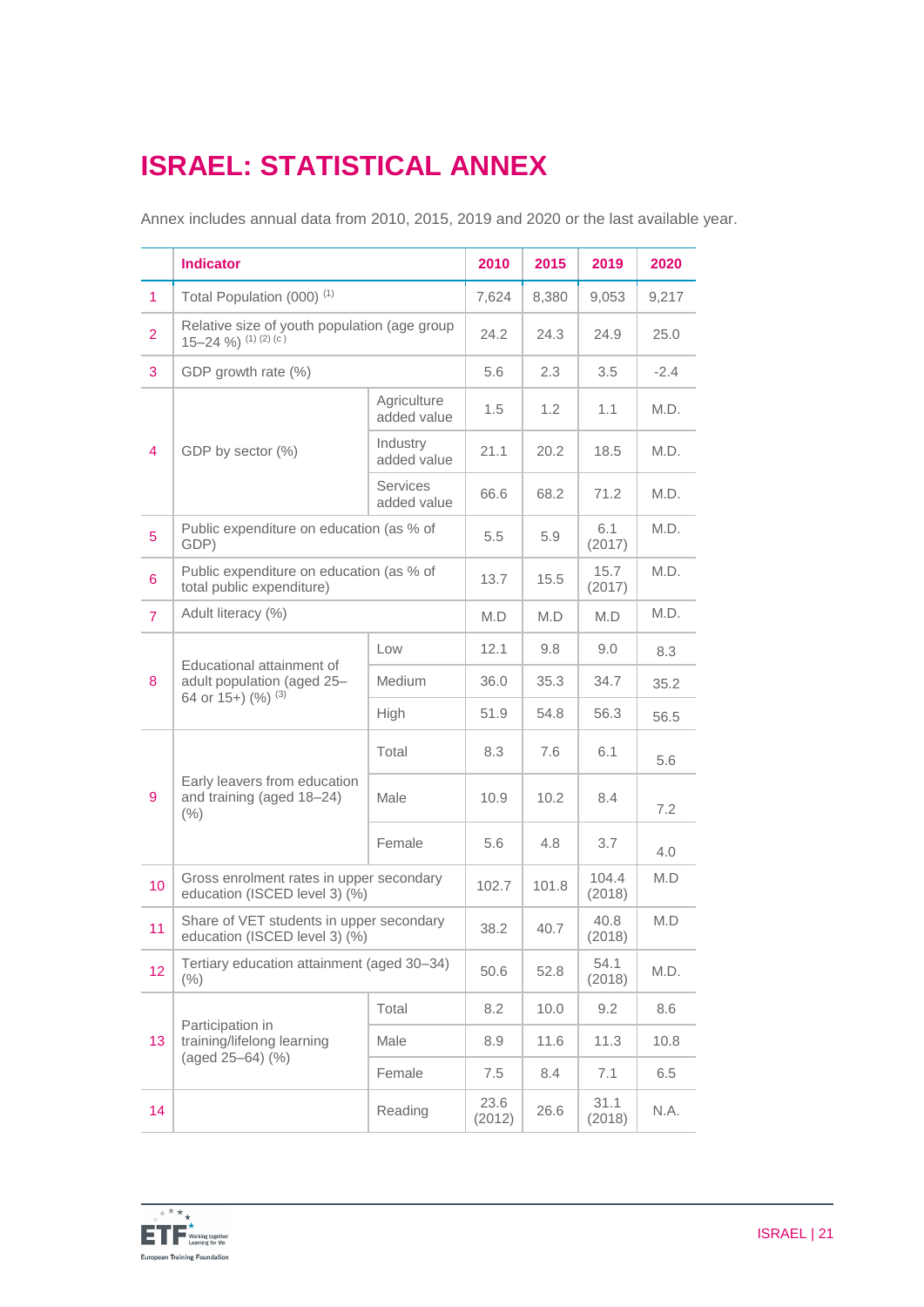|    | Low achievement in reading,<br>mathematics and science -        | <b>Mathematics</b> | 33.5<br>(2012) | 32.1 | 34.1<br>(2018) | N.A. |
|----|-----------------------------------------------------------------|--------------------|----------------|------|----------------|------|
|    | PISA(%)                                                         | Science            | 28.9<br>(2012) | 31.4 | 33.1<br>(2018) | N.A. |
|    |                                                                 | Total              | 57.3           | 64.1 | 63.5           | 61.8 |
| 15 | Activity rate (aged 15+) (%)                                    | Male               | 62.2           | 69.3 | 67.6           | 65.5 |
|    |                                                                 | Female             | 52.8           | 59.1 | 59.6           | 58.2 |
|    |                                                                 | Total              | 42.7           | 35.9 | 36.5           | 38.2 |
| 16 | Inactivity rate (aged 15+)<br>$(\% )$                           | Male               | 37.8           | 30.7 | 32.4           | 34.5 |
|    |                                                                 | Female             | 47.3           | 40.9 | 40.4           | 41.8 |
|    |                                                                 | Total              | 53.5           | 60.7 | 61.1           | 59.1 |
| 17 | Employment rate (aged 15+)<br>(% )                              | Male               | 58.0           | 65.7 | 65.1           | 62.6 |
|    |                                                                 | Female             | 49.3           | 55.9 | 57.2           | 55.8 |
|    |                                                                 | Low                | 24.8           | 26.7 | 26.6           | 24.0 |
| 18 | Employment rate by<br>educational attainment (%<br>aged $15+$ ) | Medium             | 54.6           | 65.4 | 64.5           | 61.4 |
|    |                                                                 | High               | 73.7           | 76.5 | 76.5           | 75.1 |
|    | Employment by sector (%)                                        | Agriculture        | 1.6            | 1.0  | 1.0            | 0.9  |
| 19 |                                                                 | Industry           | 20.2           | 17.7 | 16.5           | 15.9 |
|    |                                                                 | <b>Services</b>    | 78.1           | 81.2 | 82.5           | 83.1 |
| 20 | Incidence of self-employment (%)                                |                    | 12.8           | 12.6 | 12.3           | 12.4 |
| 21 | Incidence of vulnerable employment (%)                          |                    | 8.6            | 8.7  | 9.1            | 9.3  |
|    |                                                                 | Total              | 6.6            | 5.3  | 3.8            | 4.3  |
| 22 | Unemployment rate (aged<br>$(15+)$ $(%$ )                       | Male               | 6.8            | 5.1  | 3.7            | 4.5  |
|    |                                                                 | Female             | 6.5            | 5.4  | 3.9            | 4.1  |
|    | Unemployment rate by                                            | Low                | 11.6           | 9.7  | 6.2            | 7.2  |
| 23 | educational attainment<br>(aged 15+) (%)                        | Medium             | 8.0            | 6.0  | 4.5            | 5.3  |
|    |                                                                 | High               | 4.4            | 3.8  | 2.9            | 3.3  |
| 24 | Long-term unemployment rate (aged 15+)<br>$(\% )$               |                    | 1.6            | 0.7  | 0.3<br>(2018)  | M.D. |
|    | Youth unemployment rate<br>(aged 15-24) (%)                     | Total              | 13.7           | 9.3  | 6.7            | 7.9  |
| 25 |                                                                 | Male               | 14.5           | 8.9  | 6.1            | 7.6  |
|    |                                                                 | Female             | 12.9           | 9.7  | 7.2            | 8.2  |
| 26 |                                                                 | Total              | 30.4           | 15.5 | 15.5           | 17.3 |

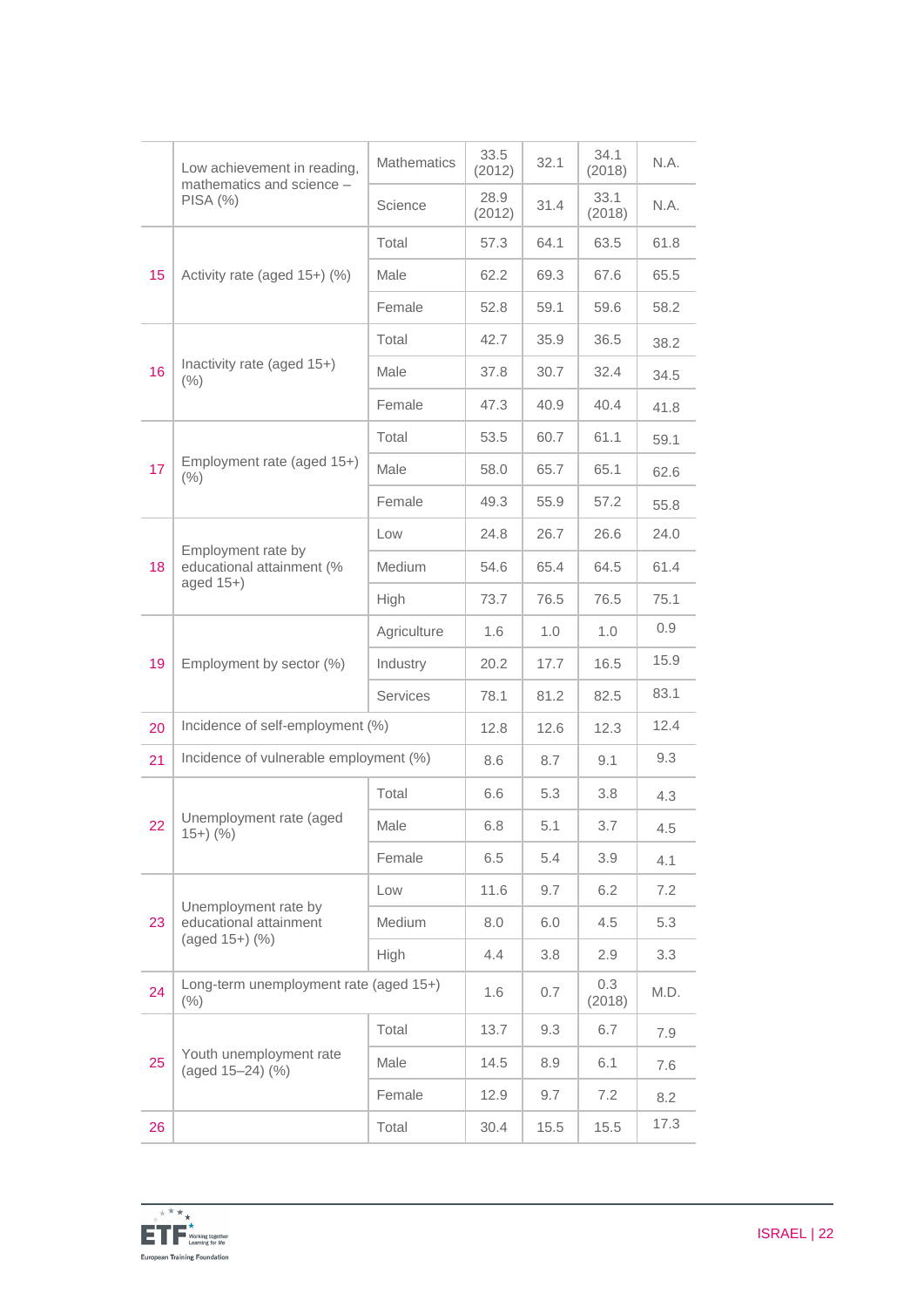|  | Proportion of people aged<br>15-24 not in employment,<br>education or training<br>$(NEETS)$ $(\%)$ | Male   | 32.7 | 14.3 | 15.4 | 17.4 |
|--|----------------------------------------------------------------------------------------------------|--------|------|------|------|------|
|  |                                                                                                    | Female | 28.0 | 16.7 | 15.6 | 17.1 |

#### Last update: 22 October 2021

#### Sources:

Indicators: 8, 9, 12, 13, 15, 16, 17, 18, 19, 20, 21, 22, 23, 24, 25, 26 – Israel Central Bureau of Statistics. Indicators: 1, 2, 3, 4 – World Bank, World Development Indicators Indicators: 5, 6, 10, 11 – UIS UNESCO Indicators: 14 – OECD

#### Notes:

As of 2012, data refer to the entire labour force (including compulsory or permanent military service) and are based on a monthly labour force survey. As of 2012, data by industry are according to Standard Industrial Classification of All Economic Activities 2011.

(1) The values shown are mid-year estimates.

(2) Age in the denominator is 15–64.

(3) Active population aged 25+

#### Legend:

c = ETF calculations N.A. = Not Applicable M.D. = Missing Data

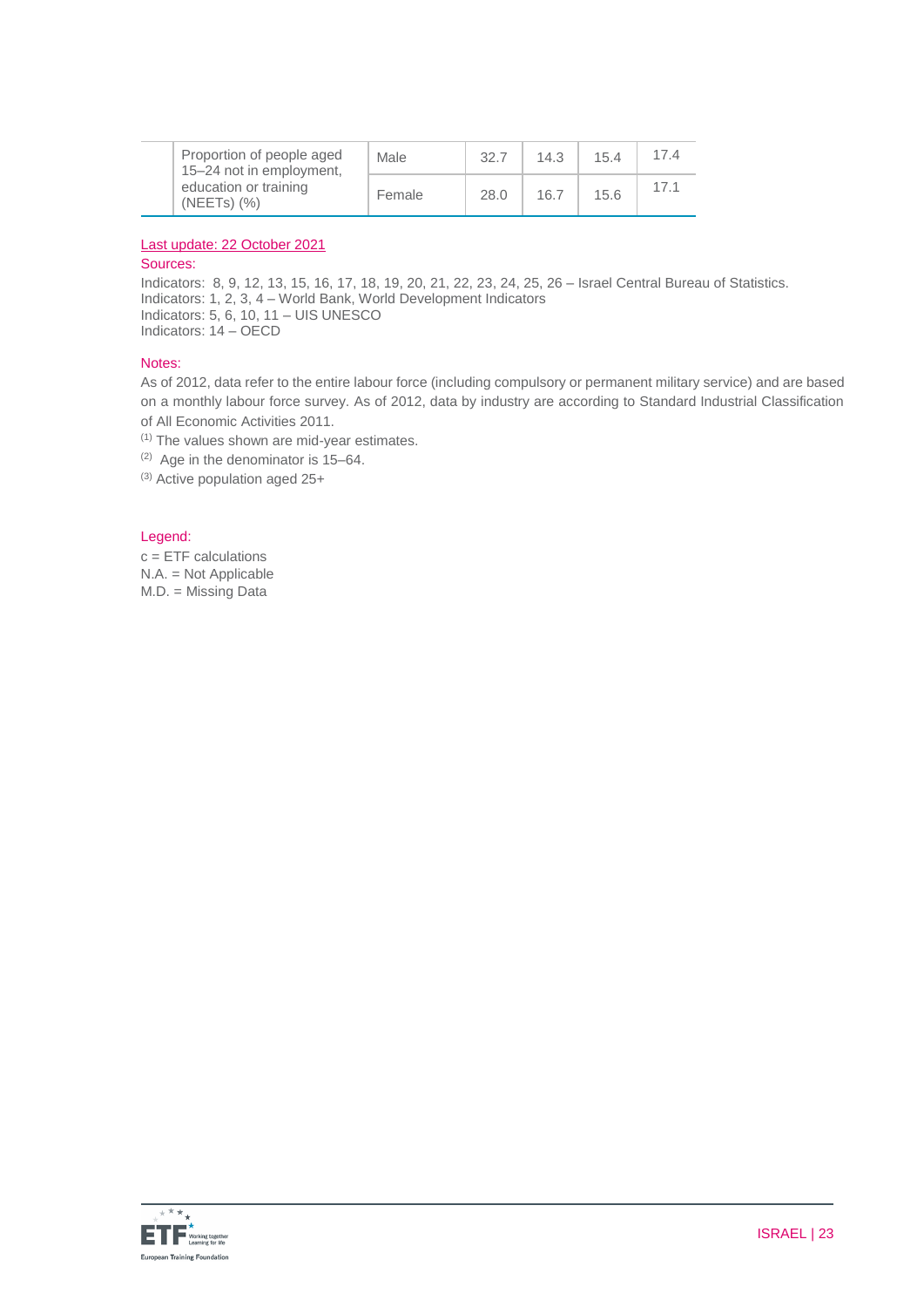# **ANNEX: INDICATORS' DEFINITIONS**

|                | <b>Description</b>                                                    | <b>Definition</b>                                                                                                                                                                                                                                                                                                                                                                                                                                                                                                                                                                                                            |
|----------------|-----------------------------------------------------------------------|------------------------------------------------------------------------------------------------------------------------------------------------------------------------------------------------------------------------------------------------------------------------------------------------------------------------------------------------------------------------------------------------------------------------------------------------------------------------------------------------------------------------------------------------------------------------------------------------------------------------------|
| 1              | Total population (000)                                                | The total population is estimated as the number of persons<br>having their usual residence in a country on 1 January of the<br>respective year. When information on the usually resident<br>population is not available, countries may report legal or<br>registered residents.                                                                                                                                                                                                                                                                                                                                              |
| $\overline{2}$ | Relative size of youth population<br>(age group 15-24) (%)            | This is the ratio of the youth population (aged 15-24) to the<br>working-age population, usually aged 15-64 (74)/15+.                                                                                                                                                                                                                                                                                                                                                                                                                                                                                                        |
| 3              | GDP growth rate (%)                                                   | Annual percentage growth rate of GDP at market prices based<br>on constant local currency. Aggregates are based on constant<br>2010 U.S. dollars. GDP is the sum of gross value added by all<br>resident producers in the economy plus any product taxes and<br>minus any subsidies not included in the value of the products.<br>It is calculated without making deductions for depreciation of<br>fabricated assets or for depletion and degradation of natural<br>resources.                                                                                                                                              |
| 4              | GDP by sector (%)                                                     | The share of value added from Agriculture, Industry and<br>Services.<br>Agriculture corresponds to ISIC divisions 1-5 and includes<br>forestry, hunting, and fishing, as well as cultivation of crops and<br>livestock production. Value added is the net output of a sector<br>after adding up all outputs and subtracting intermediate inputs.<br>It is calculated without making deductions for depreciation of<br>fabricated assets or depletion and degradation of natural<br>resources. The origin of value added is determined by the<br>International Standard Industrial Classification (ISIC), revision<br>3 or 4. |
| 5.             | Public expenditure on education (as<br>% of GDP)                      | Public expenditure on education expressed as a percentage of<br>GDP.<br>Generally, the public sector funds education either by directly<br>bearing the current and capital expenses of educational<br>institutions, or by supporting students and their families with<br>scholarships and public loans as well as by transferring public<br>subsidies for educational activities to private firms or non-profit<br>organisations (transfer to private households and enterprises).<br>Both types of transactions together are reported as total public<br>expenditure on education.                                          |
| 6              | Public expenditure on education (as<br>% of total public expenditure) | Public expenditure on education expressed as a percentage of<br>total public expenditure.<br>Generally, the public sector funds education either by directly<br>bearing the current and capital expenses of educational<br>institutions, or by supporting students and their families with<br>scholarships and public loans as well as by transferring public<br>subsidies for educational activities to private firms or non-profit<br>organisations (transfer to private households and enterprises).<br>Both types of transactions together are reported as total public<br>expenditure on education.                     |
| 7              | Adult literacy (%)                                                    | Adult literacy is the percentage of the population aged 15 years<br>and over who can both read and write a short simple statement<br>on his/her everyday life, and understand it. Generally, 'literacy'                                                                                                                                                                                                                                                                                                                                                                                                                      |

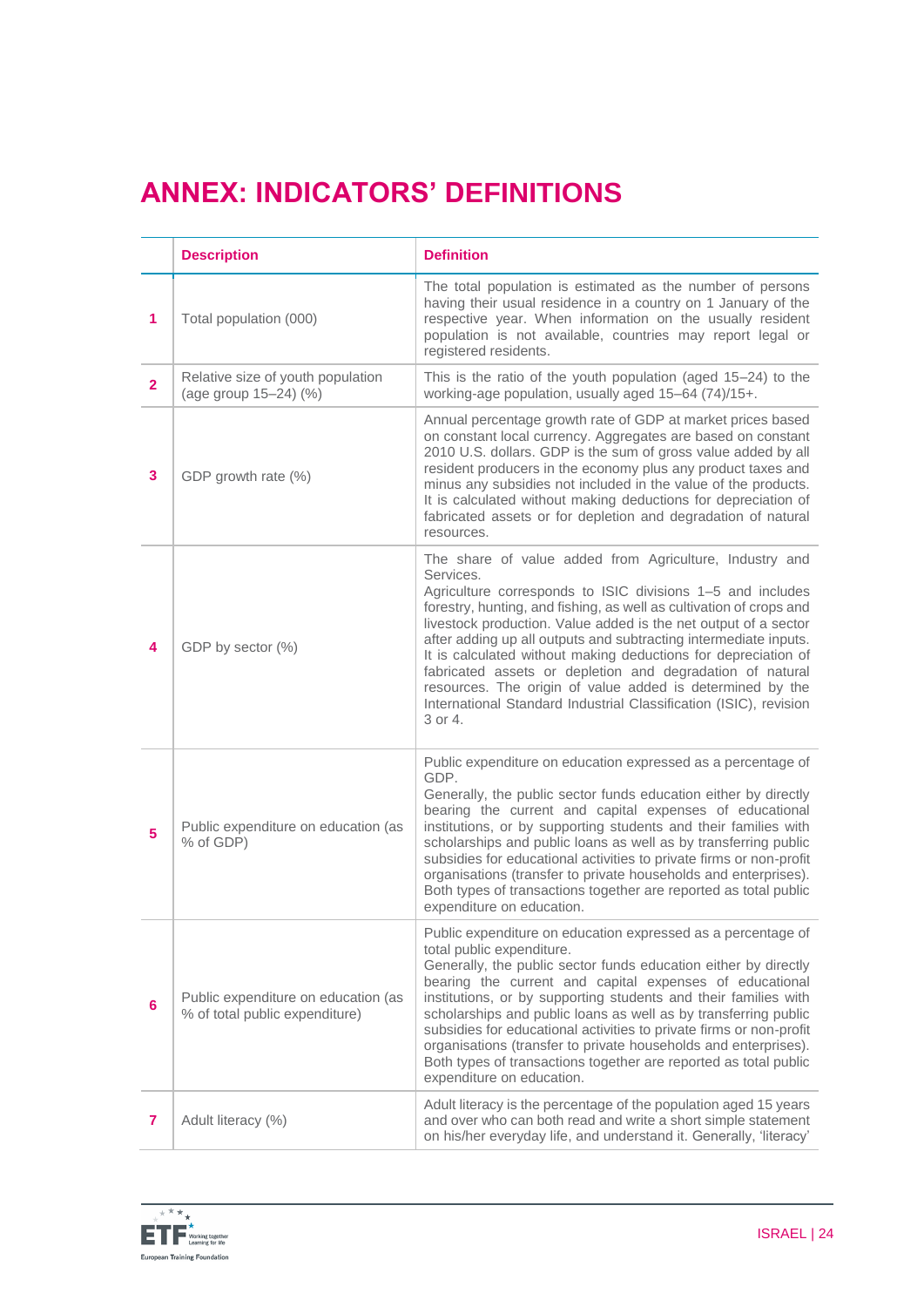|              | <b>Description</b>                                                                          | <b>Definition</b>                                                                                                                                                                                                                                                                                                                                                                                                                                                                                                                                                              |
|--------------|---------------------------------------------------------------------------------------------|--------------------------------------------------------------------------------------------------------------------------------------------------------------------------------------------------------------------------------------------------------------------------------------------------------------------------------------------------------------------------------------------------------------------------------------------------------------------------------------------------------------------------------------------------------------------------------|
|              |                                                                                             | also encompasses 'numeracy', the ability to make simple<br>arithmetic calculations.                                                                                                                                                                                                                                                                                                                                                                                                                                                                                            |
| 8            | Educational attainment of adult<br>population (25-64 or aged $15+)$ (%)                     | Educational attainment refers to the highest educational level<br>achieved by individuals expressed as a percentage of all<br>persons in that age group.<br>This is usually measured in terms of the highest educational<br>programme successfully completed which is typically certified<br>by a recognised qualification. Recognised intermediate<br>qualifications are classified at a lower level than the programme<br>itself.                                                                                                                                            |
| $\mathbf{9}$ | Early leavers from education and<br>training (age group $18-24$ ) (%)                       | Early leavers from education and training are defined as the<br>percentage of the population aged 18-24 with at lower<br>secondary education who were not in further education or<br>training during the four weeks preceding the survey. Lower<br>secondary education refers to ISCED 1997 levels 0-2 and 3C<br>short (i.e. programmes lasting under two years) for data up to<br>2013 and to ISCED 2011 levels 0-2 for data from 2014<br>onwards.                                                                                                                            |
| 10           | Gross enrolment rates in upper<br>secondary education (ISCED level<br>$3)$ $(\% )$          | Number of students enrolled in a given level of education,<br>regardless of age, expressed as a percentage of the official<br>school-age population corresponding to the same level of<br>education.                                                                                                                                                                                                                                                                                                                                                                           |
| 11           | Share of VET students in upper<br>secondary education (ISCED level<br>$3)$ $(\% )$          | Total number of students enrolled in vocational programmes at<br>a given level of education (in this case upper secondary),<br>expressed as a percentage of the total number of students<br>enrolled in all programmes (vocational and general) at that<br>level.                                                                                                                                                                                                                                                                                                              |
| 12           | Tertiary education attainment (aged<br>$30 - 34$ $(%)$                                      | Tertiary attainment is calculated as the percentage of the<br>population aged 30-34 who have successfully completed<br>tertiary studies (e.g. university, higher technical institution).<br>Educational attainment refers to ISCED 1997 level 5-6 up to<br>2013 and ISCED 2011 level 5-8 from 2014 onwards.                                                                                                                                                                                                                                                                    |
|              | Participation in training/lifelong<br><b>13</b>   learning (age group 25–64) by sex<br>(% ) | Participants in lifelong learning refers to persons aged 25-64<br>who stated that they received education or training in the four<br>weeks preceding the survey (numerator). The denominator is<br>the total population of the same age group, excluding those<br>who did not answer the question on participation in education<br>and training. The information collected relates to all education<br>or training, whether or not it is relevant to the respondent's<br>current or possible future job. If a different reference period is<br>used, this should be indicated. |
| 14           | Low achievement in reading, maths<br>and science - PISA (%)                                 | Low achievers are the 15-year-olds who are failing to reach<br>level 2 on the PISA scale for reading, mathematics and science.                                                                                                                                                                                                                                                                                                                                                                                                                                                 |
| 15           | Activity rate (aged 15+) (%)                                                                | The activity rate is calculated by dividing the active population<br>by the population of the same age group. The active population<br>(also called 'labour force') is defined as the sum of employed<br>and unemployed persons. The inactive population consists of<br>all persons who are classified as neither employed nor<br>unemployed.                                                                                                                                                                                                                                  |
| 16           | Inactivity rate (aged 15+) (%)                                                              | The inactivity/out of the labour force rate is calculated by<br>dividing the inactive population by the population of the same<br>age group. The inactive population consists of all persons who<br>are classified as neither employed nor unemployed.                                                                                                                                                                                                                                                                                                                         |

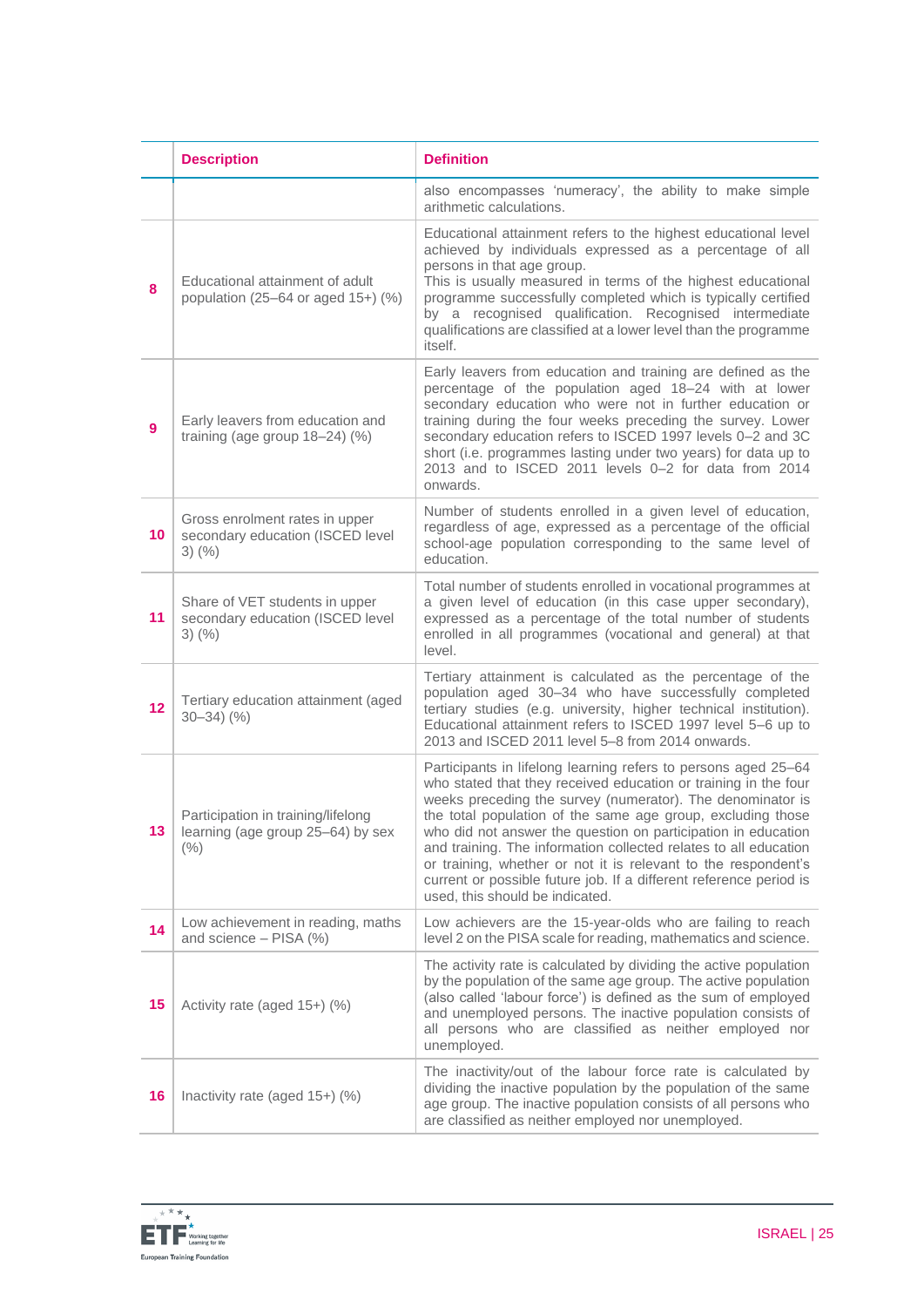|    | <b>Description</b>                                            | <b>Definition</b>                                                                                                                                                                                                                                                                                                                                                                                                                                                                                                                                                                                                                                                                                                                                                                                                                                                                                                                              |
|----|---------------------------------------------------------------|------------------------------------------------------------------------------------------------------------------------------------------------------------------------------------------------------------------------------------------------------------------------------------------------------------------------------------------------------------------------------------------------------------------------------------------------------------------------------------------------------------------------------------------------------------------------------------------------------------------------------------------------------------------------------------------------------------------------------------------------------------------------------------------------------------------------------------------------------------------------------------------------------------------------------------------------|
| 17 | Employment rate (aged 15+) (%)                                | The employment rate is calculated by dividing the number of<br>employed persons by the population of the same age group.<br>Employed persons are all persons who worked at least one<br>hour for pay or profit during the reference period or were<br>temporarily absent from such work. If a different age group is<br>used, this should be indicated.                                                                                                                                                                                                                                                                                                                                                                                                                                                                                                                                                                                        |
| 18 | Employment rate by educational<br>attainment (% aged 15+)     | The employment rate is calculated by dividing the number of<br>employed persons by the population of the same age group.<br>Employed persons are all persons who worked at least one<br>hour for pay or profit during the reference period or were<br>temporarily absent from such work. If a different age group is<br>used, this should be indicated.<br>Educational levels refer to the highest educational level<br>successfully completed. Three levels are considered: Low<br>(ISCED level 0-2), Medium (ISCED level 3-4) and High<br>(ISCED 1997 level 5-6, and ISCED 2011 level 5-8)                                                                                                                                                                                                                                                                                                                                                   |
| 19 | Employment by sector (%)                                      | This indicator provides information on the relative importance<br>of different economic activities with regard to employment. Data<br>are presented by broad branches of economic activity (i.e.<br>Agriculture/Industry/Services) based on the International<br>Standard Industrial Classification of All Economic Activities<br>(ISIC). In Europe, the NACE classification is consistent with<br>ISIC.                                                                                                                                                                                                                                                                                                                                                                                                                                                                                                                                       |
| 20 | Incidence of self-employment (%)                              | The incidence of self-employment is expressed by the self-<br>employed (i.e. employers + own-account workers + contributing<br>family workers) as a proportion of the total employed.                                                                                                                                                                                                                                                                                                                                                                                                                                                                                                                                                                                                                                                                                                                                                          |
| 21 | Incidence of vulnerable employment<br>(% )                    | The incidence of vulnerable employment is expressed by the<br>own-account workers and contributing family workers as a<br>proportion of the total employed.                                                                                                                                                                                                                                                                                                                                                                                                                                                                                                                                                                                                                                                                                                                                                                                    |
| 22 | Unemployment rate (aged 15+) (%)                              | The unemployment rate represents unemployed persons as a<br>percentage of the labour force. The labour force is the total<br>number of people who are employed or unemployed.<br>Unemployed persons comprise those aged 15-64 or 15+ who<br>were without work during the reference week; are currently<br>available for work (were available for paid employment or self-<br>employment before the end of the two weeks following the<br>reference week); are actively seeking work, i.e. had taken<br>specific steps in the four-week period ending with the reference<br>week to seek paid employment or self-employment, or had<br>found a job to start later (within a period of, at most, three<br>months).                                                                                                                                                                                                                               |
| 23 | Unemployment rate by educational<br>attainment (aged 15+) (%) | The unemployment rate represents unemployed persons as a<br>percentage of the labour force. The labour force is the total<br>number of people who are employed or unemployed.<br>Unemployed persons comprise those aged 15-64 or 15+ who<br>were without work during the reference week; are currently<br>available for work (were available for paid employment or self-<br>employment before the end of the two weeks following the<br>reference week); are actively seeking work (had taken specific<br>steps in the four-week period ending with the reference week<br>to seek paid employment or self-employment, or had found a<br>job to start later (within a period of, at most, three months)).<br>Educational levels refer to the highest educational level<br>successfully completed. Three levels are considered: Low<br>(ISCED level 0-2), Medium (ISCED level 3-4) and High<br>(ISCED 1997 level 5-6, and ISCED 2011 level 5-8) |

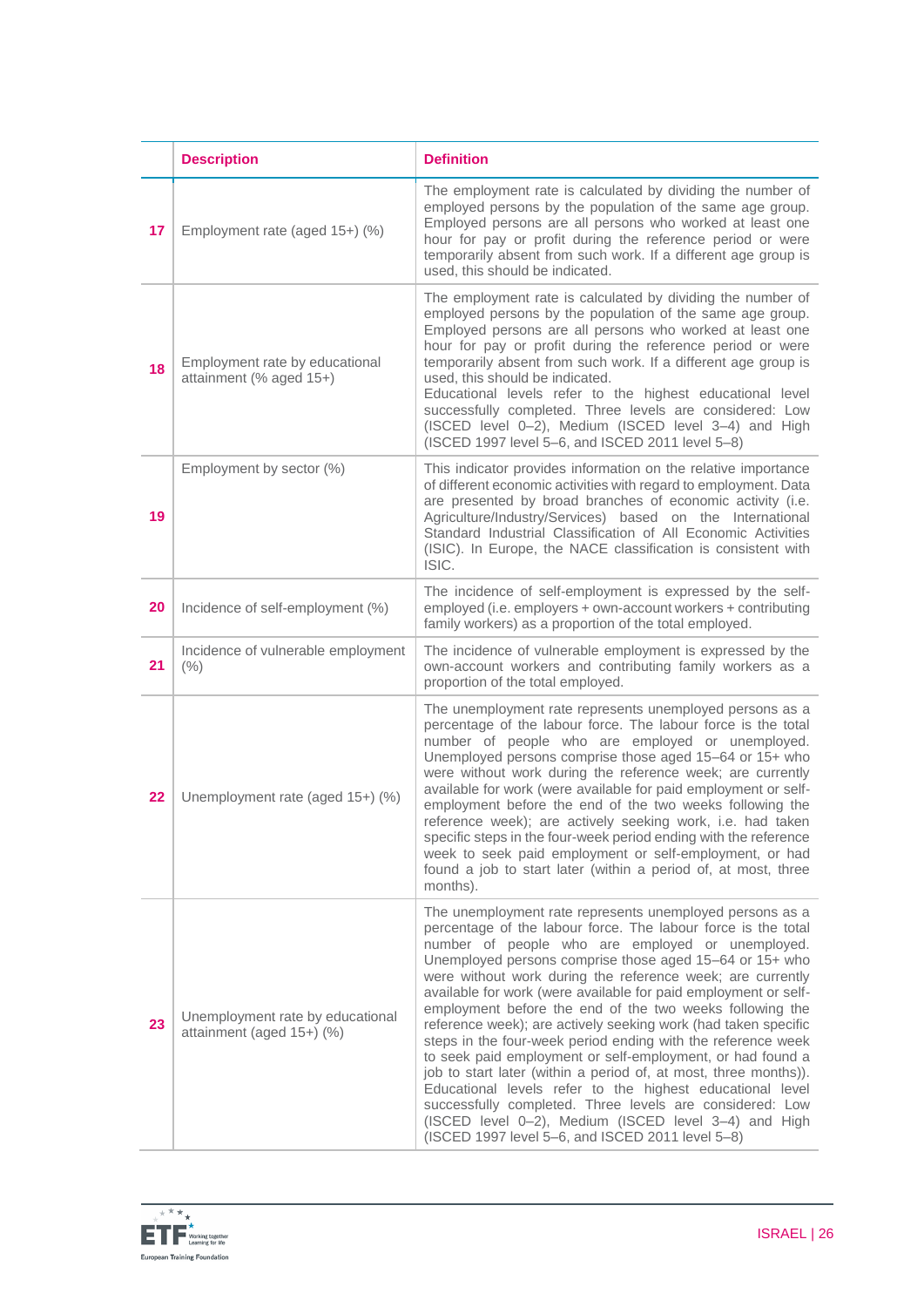|    | <b>Description</b>                                                                         | <b>Definition</b>                                                                                                                                                                                                                                                                                                                                                                                                                                                                                                                    |
|----|--------------------------------------------------------------------------------------------|--------------------------------------------------------------------------------------------------------------------------------------------------------------------------------------------------------------------------------------------------------------------------------------------------------------------------------------------------------------------------------------------------------------------------------------------------------------------------------------------------------------------------------------|
| 24 | Long-term unemployment rate<br>$(aged 15+)$ $(\%)$                                         | The long-term unemployment rate is the share of people in the<br>total active population who have been unemployed for 12<br>months or more, expressed as a percentage. The duration of<br>unemployment is defined as the duration of a search for a job<br>or as the period of time since the last job was held (if this period<br>is shorter than the duration of the search for a job).                                                                                                                                            |
| 25 | Youth unemployment rate (aged)<br>$15 - 24$ $(%)$                                          | The youth unemployment ratio is calculated by dividing the<br>number of unemployed persons aged 15-24 by the total<br>population of the same age group.                                                                                                                                                                                                                                                                                                                                                                              |
| 26 | Proportion of people aged 15–24<br>not in employment, education or<br>training (NEETs) (%) | The indicator provides information on young people aged 15–<br>24 who meet the following two conditions: first, they are not<br>employed (i.e. unemployed or inactive according to the ILO<br>definition); and second, they have not received any education<br>or training in the four weeks preceding the survey. Data are<br>expressed as a percentage of the total population of the same<br>age group and gender, excluding the respondents who have<br>not answered the question on participation in education and<br>training. |

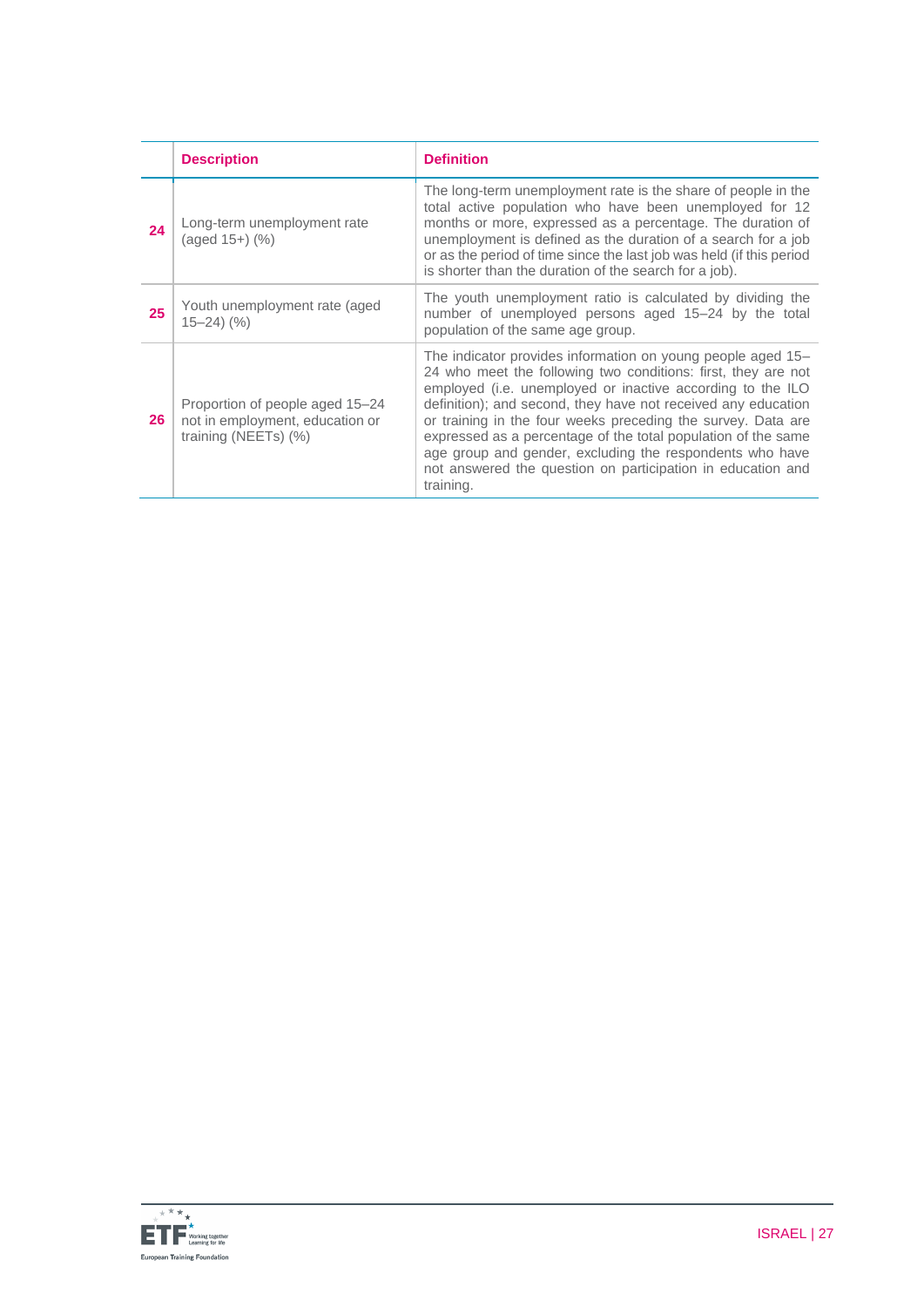# **REFERENCES**

Ministry of Labor, Social Affairs and Social Services, https://www.gov.il/he/departments/labor

Ministry of Labour, Social Affairs and Social Services analysis of « *Israel's Social Services and Best Practices During the COVID-19 Outbreak and After* », Jerusalem, July 2020 [\(https://bit.ly/3lyvY49\)](https://bit.ly/3lyvY49)

European Training Foundation (ETF), 2020, '*Quality Assurance in Vocational Education and Training in Israel*', Quality assurance in vocational education and training in Israel

European Training Foundation (ETF), 2021, '*National Qualifications Framework Israel***'**

European Training Foundation (ETF), 2020- '*Country Fiche Israel, Education, Training and Employment Developments 2020*', Country fiche 2020 Israel - [Education, Training and Employment](https://www.etf.europa.eu/en/document-attachments/country-fiche-2020-israel-education-training-and-employment-developments)  [Developments | ETF \(europa.eu\)](https://www.etf.europa.eu/en/document-attachments/country-fiche-2020-israel-education-training-and-employment-developments)

European Commission, *Summer 2020 Forecasts* [https://ec.europa.eu/commission/presscorner/detail/en/ip\\_20\\_1269](https://ec.europa.eu/commission/presscorner/detail/en/ip_20_1269)

ILO (2021), '*The situation of workers of the occupied Arab territories*' [The situation of workers of the](https://www.google.com/url?sa=t&rct=j&q=&esrc=s&source=web&cd=&cad=rja&uact=8&ved=2ahUKEwjW-5PhjejzAhUIMuwKHQWVAMwQFnoECAQQAQ&url=https%3A%2F%2Fwww.ilo.org%2Filc%2FILCSessions%2F109%2Freports%2Freports-to-the-conference%2FWCMS_793285%2Flang--en%2Findex.htm&usg=AOvVaw3LLAU9M2IDULc7QMh4oi6_)  [occupied Arab territories –](https://www.google.com/url?sa=t&rct=j&q=&esrc=s&source=web&cd=&cad=rja&uact=8&ved=2ahUKEwjW-5PhjejzAhUIMuwKHQWVAMwQFnoECAQQAQ&url=https%3A%2F%2Fwww.ilo.org%2Filc%2FILCSessions%2F109%2Freports%2Freports-to-the-conference%2FWCMS_793285%2Flang--en%2Findex.htm&usg=AOvVaw3LLAU9M2IDULc7QMh4oi6_) ILO.

OECD (2021), *Education at a Glance 2021*: OECD Indicators, OECD Publishing, Paris, [https://doi.org/10.1787/b35a14e5-en.](https://doi.org/10.1787/b35a14e5-en)

OECD (2021), *Youth not in employment, education or training (NEET*) (indicator). doi: 10.1787/72d1033a-en (Accessed on 29 October 2021)

OECD (2021), '*Implications of the COVID-19 pandemic for Vocational Education and Training*'

OECD (2021), [https://www.oecd-ilibrary.org/economics/oecd-economic-surveys-israel\\_22251847](https://www.oecd-ilibrary.org/economics/oecd-economic-surveys-israel_22251847)

OECD (2021), Economic Policy Reforms 2021: *Going for Growth (2021), Israeli Note*, <https://www.oecd.org/economy/growth/Israel-country-note-going-for-growth-2021.pdf>

OECD (2021), *The Public Sector Pay System in Israel*, OECD Publishing, Paris, https://doi.org/10.1787/3b6ad37f-en.

OECD (2021), *International Migration Outlook 2021*, OECD Publishing, Paris, https://doi.org/10.1787/29f23e9d-en.

OECD (2021), OECD Digital Education Outlook 2021: *Pushing the Frontiers with Artificial Intelligence, Blockchain and Robots*, OECD Publishing, Paris, [https://doi.org/10.1787/589b283f-en.](https://doi.org/10.1787/589b283f-en)

OECD (2019), PISA 2018 Results (Volume I): *What Students Know and Can Do*,

OECD Publishing, Paris, https://doi.org/10.1787/5f07c754-en OECD (2019), PISA 2018 Results (Volume II): *Where All Students Can Succeed*, PISA, OECD Publishing, Paris, <https://doi.org/10.1787/b5fd1b8f-en>

OECD (2019), PISA 2018 Results (Volume III): *What School Life Means for Students*' Lives, PISA,

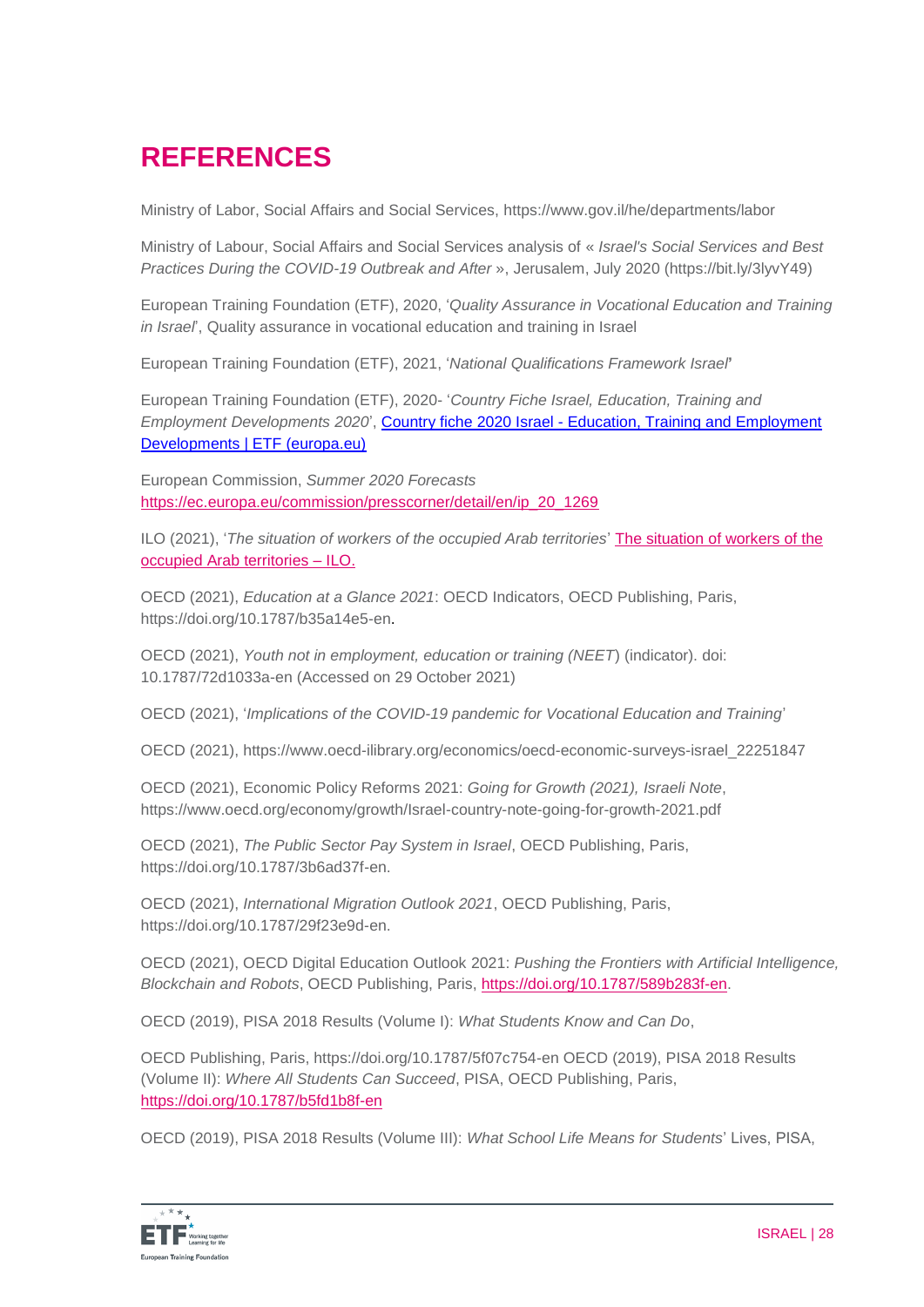OECD Publishing, Paris,<https://doi.org/10.1787/acd78851-en>

OECD (2019), PISA 2018 Results, *Country Note Israel*[,https://www.oecd.org/pisa/publications/PISA2018\\_CN\\_ISR.pdf](https://www.oecd.org/pisa/publications/PISA2018_CN_ISR.pdf)

OECD (2018) *Israel Reviews of Vocational Education and Training*, OECD Publishing, Paris. <http://dx.doi.org/10.1787/9789264302051-en>

Brit Levanon, Ayal Kimhi, and Dan Ben-David Shoresh Institution for Socioeconomic Research,' *Minimum Wage's Impact on Employees*', (2021) [https://shoresh.institute/archive.php?src=shoresh.institute&f=policy-brief-eng-minwage.pdfK](https://shoresh.institute/archive.php?src=shoresh.institute&f=policy-brief-eng-minwage.pdf)uczera,

M., T. Bastianić and S. Field (2018), *Apprenticeship and Vocational Education and Training* 

Taub Centre, *A Picture of the Nation*, 2021 – https://www.taubcenter.org.il/wpcontent/uploads/2021/06/PON2021Eng-2.pdf

World Bank, World Bank Open Data,<https://data.worldbank.org/indicator/SP.POP.TOTL?locations=IL> https://www.wipo.int/edocs/pubdocs/en/wipo\_pub\_gii\_2019-intro4.pdf

World Bank, June 2019, *'West Bank and Gaza Jobs in West Bank and Gaza Enhancing Job Opportunities for Palestinians*',

[https://documents1.worldbank.org/curated/en/523241562095688030/pdf/West-Bank-and-Gaza-Jobs](https://documents1.worldbank.org/curated/en/523241562095688030/pdf/West-Bank-and-Gaza-Jobs-in-West-Bank-and-Gaza-Project-Enhancing-Job-Opportunities-for-Palestinians.pdf)[in-West-Bank-and-Gaza-Project-Enhancing-Job-Opportunities-for-Palestinians.pdf](https://documents1.worldbank.org/curated/en/523241562095688030/pdf/West-Bank-and-Gaza-Jobs-in-West-Bank-and-Gaza-Project-Enhancing-Job-Opportunities-for-Palestinians.pdf)

[RICKY BEN-DAVID,](https://www.timesofisrael.com/writers/ricky-ben-david/) Times of Israel, '*How much of a revolution? 13 key reforms in Israel's new state budget'*, 4 November 2021, https://www.timesofisrael.com/how-much-of-a-revolution-13-key-plans-inisraels-new-state-budget/

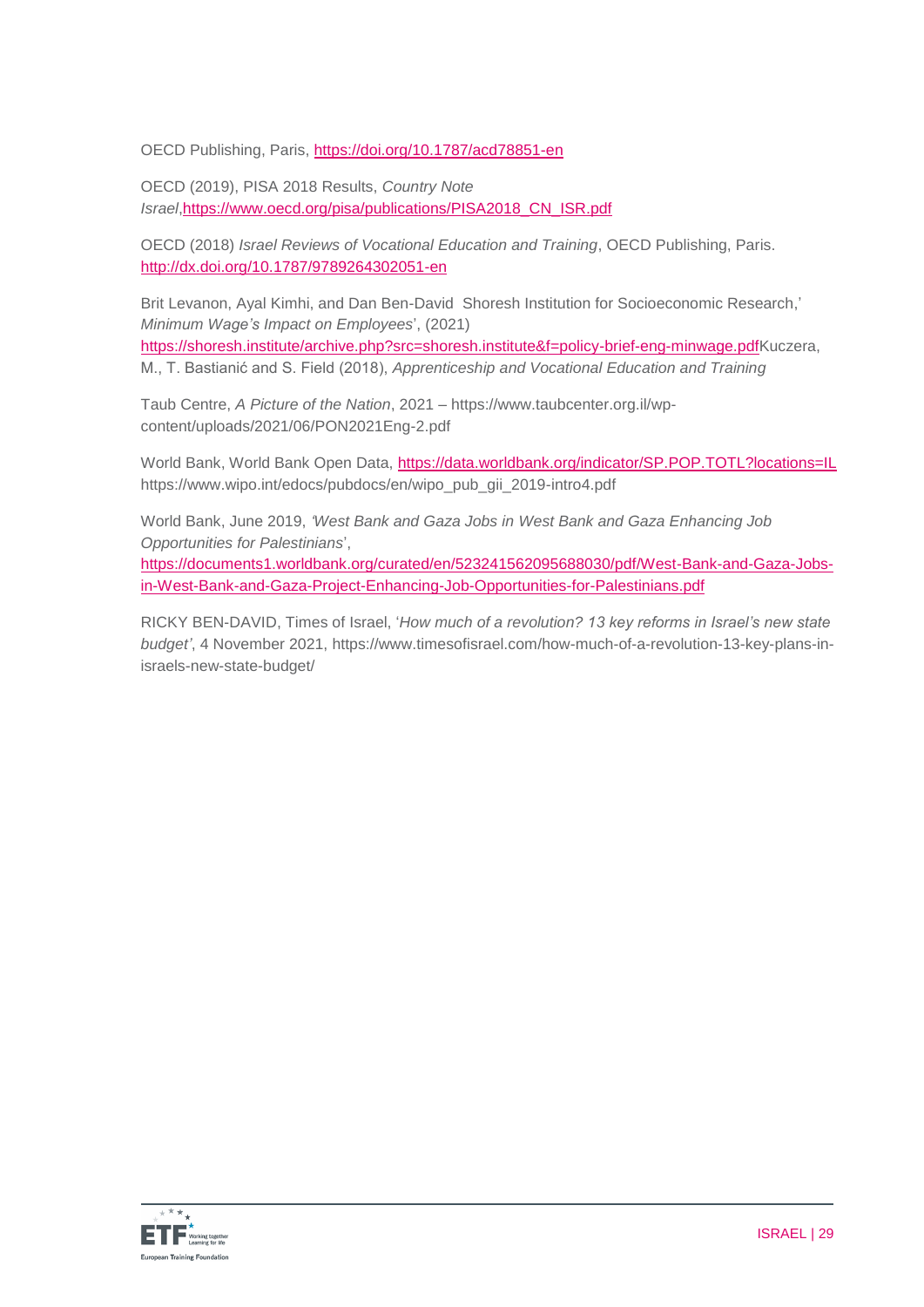# **LIST OF ACRONYMS**

- ALMP- Active labour market policy
- CVT- Continuing vocational training
- ETF -European Training Foundation
- GDP- Gross domestic product
- IDF- Israeli Defence Forces
- ILS -Shekel (Israeli currency)
- ICBS- Israeli Central Bureau of Statistics
- ISCED- International Standard Classification of Education
- IVET- Initial vocational education and training
- MAI- Manufacturers' Association of Israel
- MoE Ministry of Education
- MoL- Ministry of Labour, Social Affairs and Social Services
- NEET- Not in employment, education, or training
- NITTS- National Institute for Training in Technology and Science
- NIS New Israeli Shekel
- ESCO Occupations, Skills and Qualifications
- OECD- Organisation for Economic Co-operation and Development
- PIAAC- Programme for the International Assessment of Adult Competencies
- PISA- Programme for International Student Assessment
- TVET- Technical and vocational education and training
- VET- Vocational education and training
- WBL -Work-based learning